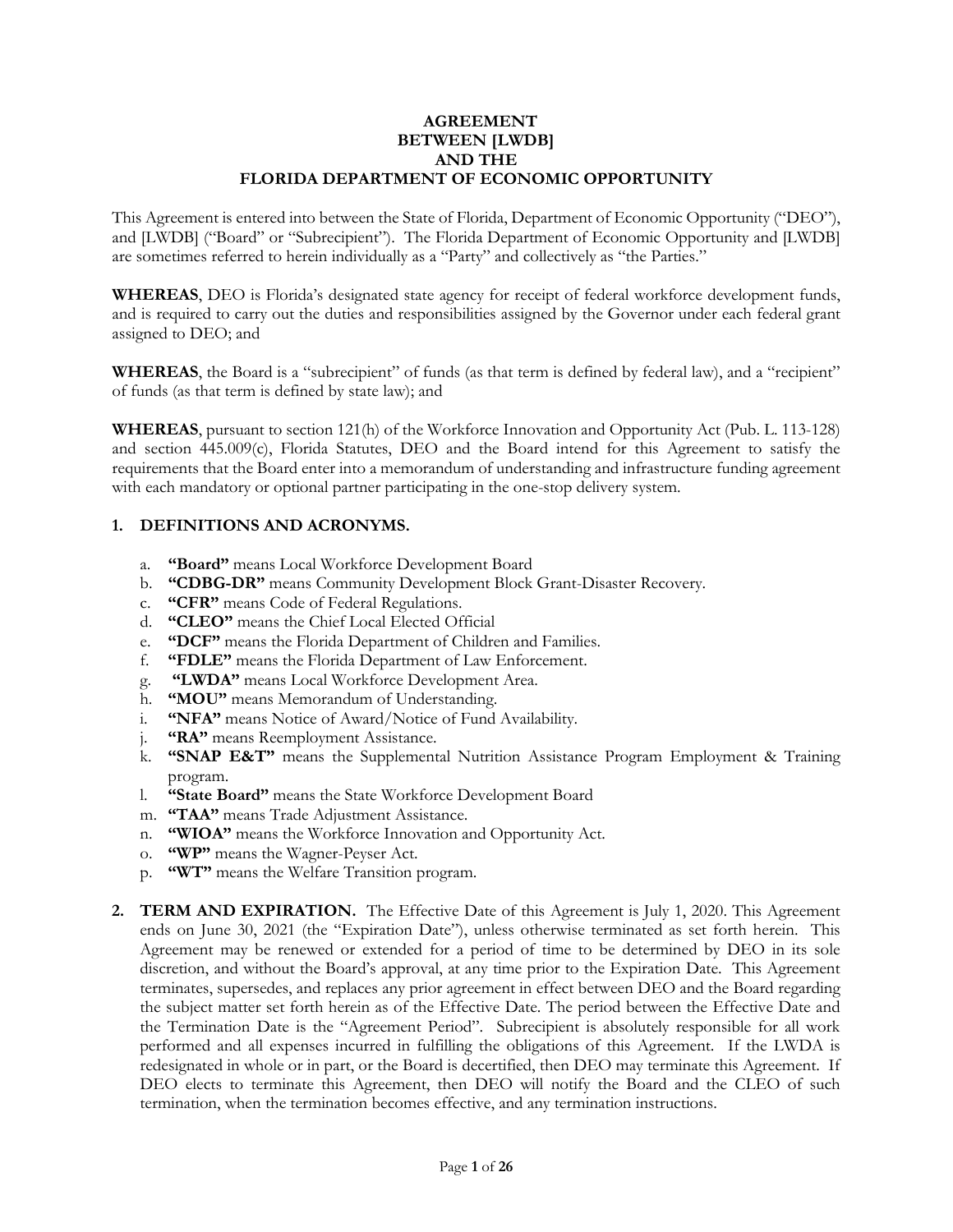## **3. FISCAL AND ADMINISTRATIVE CONTROLS.**

- a. DEO will provide funds in consideration for the Subrecipient's satisfactory performance under this Agreement. The State of Florida's and DEO's performance and obligation to pay under this Agreement is contingent upon an annual appropriation by the Legislature of the State of Florida. DEO shall have final authority as to both the availability of funds and what constitutes an "annual appropriation" of funds. The lack of appropriation or availability of funds shall not create DEO's default under this Agreement. If there is a state or federal funding shortfall, then the funding otherwise made available under this Agreement may be reduced. The Subrecipient shall not expend funds to pay any costs incurred in connection with any defense against any claim or appeal of the State of Florida or any agency or instrumentality thereof (including DEO) or to pay any costs incurred in connection with the prosecution of any claim or appeal against the State of Florida or any agency or instrumentality thereof (including DEO), which the Subrecipient instituted or in which the Subrecipient has joined as a claimant.
- b. DEO will make funding available to the Subrecipient by issuing NFAs through DEO's financial management information system. Each NFA may list or incorporate specific terms, conditions, assurances, restrictions, or other instructions applicable to the funds provided by the NFA. The Subrecipient's receipt of funding made under an NFA may be conditioned upon the Subrecipient's performance of certain requirements prior to the receipt of such funding. The Subrecipient must comply with all terms, conditions, assurances, restrictions, or other instructions contained within the NFA as a condition precedent to the Subrecipient's receipt of funding set forth in the NFA. Except as specifically set forth herein, if a conflict between the terms of this Agreement and any NFA, the terms of the NFA shall control.
- c. Accountability for Funds.
	- i. Reduction or Suspension of Funding. DEO may partially, completely, temporarily or permanently, reduce or suspend any funding provided under this Agreement or funding made available pursuant to an NFA, if the Subrecipient fails to comply with all applicable state and federal laws, rules, and regulations, or the terms of this Agreement or any NFA.
	- ii. Recoupment. Notwithstanding anything in this Agreement or any NFA to the contrary, DEO has an absolute right to recoup funds. DEO may refuse to reimburse the Subrecipient for any cost if DEO determines that such cost was not incurred in compliance with the terms of this Agreement. DEO may demand a return of funds if DEO terminates this Agreement.
	- iii. Overpayments. If the Subrecipient's (a) noncompliance with this Agreement or any applicable federal, state, or local law, rule, regulation, or ordinance, terms of any NFA, or (b) performance or nonperformance of any term or condition of this Agreement results in (i) an unlawful use of funds; (ii) a use of funds that doesn't comply with the terms of this Agreement; or (iii) a use which constitutes a receipt of funds to which the Subrecipient is not entitled (each such event an "Overpayment"), then the Subrecipient shall return such Overpayment of funds to DEO.
	- iv. Discovery of Overpayments. The Subrecipient shall refund any Overpayment of funds to DEO within 30 days of the Subrecipient's discovery of an Overpayment or receipt of notification from DEO that an Overpayment has occurred. DEO is the final authority as to what may constitute an Overpayment of funds. Refunds should be sent to DEO's Agreement Manager and made payable to the "Department of Economic Opportunity". Should repayment not be made in a timely manner, DEO may charge interest at the lawful rate of interest on the outstanding balance beginning 30 days after the date of notification or discovery.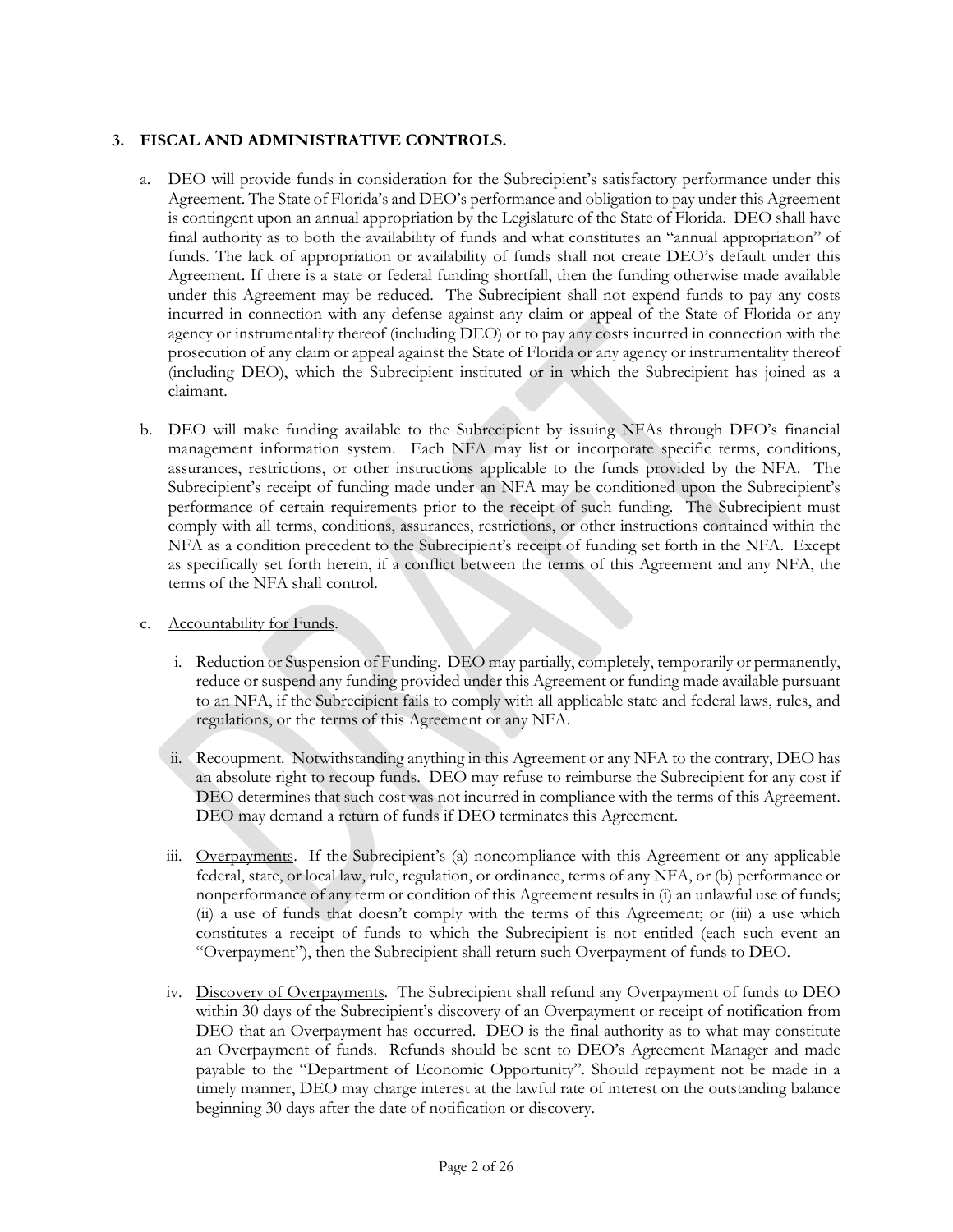- d. By signature below, the Subrecipient certifies to DEO that it has written administrative procedures, processes, and fiscal controls in place for the operation of WIOA, WP, TAA, SNAP E&T, WT, CDBG-DR and any other program for which the Subrecipient receives funds from DEO. The written administrative procedures, processes, and fiscal controls described in this paragraph must, at minimum, comply with applicable state and federal law, rules, regulations, policies, guidance, and the terms of this Agreement. DEO may request copies of the Board's written procedures and policies for review. As needed, DEO shall provide guidance and technical assistance to the Subrecipient to ensure compliance with this section.
- e. By signature below, the Subrecipient certifies that it has written administrative procedures, processes, and fiscal controls in place for the payment of supportive services including, but not limited to prepaid gas and/or prepaid debit cards. Controls must address issuance, storage, and reconciliation of prepaid gas/prepaid debit cards. The Subrecipient must maintain documentation supporting the eligibility of the receipt of supportive services and that the value of the supportive service is consistent with the documented need of the participant.
- f. The Subrecipient shall manage, maintain, and properly dispose of program and financial records in accordance with governing state and federal laws and regulations.
- g. The Board will appoint at least one Regional Security Officer that is responsible for ensuring the Board's compliance with all information system security matters and system access control for users of DEO owned systems. The Regional Security Officer will comply with policies and requirements imposed by DEO. The Subrecipient will designate a custodian for purchased property and equipment that will be responsible for ensuring the Subrecipient's compliance with 2 CFR §§ 200.310-200.316.
- h. The Subrecipient is responsible for managing real property and leases for all space utilized in the onestop delivery system. The Subrecipient and its designated one-stop operator or managing partner shall be responsible for all activities involved in securing space for local career centers, ensuring payment to lessors, and cost allocating rent charges, and otherwise managing leases.
- i. The Subrecipient will comply with all federal and state laws, policies, guidance, plans, or other similar documents produced, approved, or disseminated by DEO, the State Board, or any other entity whose funds are made available to the Subrecipient through DEO. These documents will be made available on DEO's website or distributed to the Subrecipient through other means.
- j. Funds provided to the Subrecipient by DEO may not be used to pay consultants in excess of \$710 per day and must be documented as reasonable and necessary.

# **4. PERFORMANCE, REPORTING, MONITORING, AND AUDITING.**

- a. DEO may request any information at any time from the Subrecipient. The Subrecipient shall provide any requested information in the form and manner requested by DEO, within the time frame established by DEO, so DEO may review the Board's performance and compliance and compile and submit information to the appropriate parties. The Board shall provide timely electronic data to DEO, via the electronic financial and programmatic data systems established by DEO in order to allow DEO to provide accurate reports to state and federal funding agencies, the State Board, and other interested parties, and to review the Board's fiscal status and performance.
- b. The Subrecipient will comply with the audit requirements set forth in Exhibit A on an annual basis and take prompt corrective action with respect to any audit findings.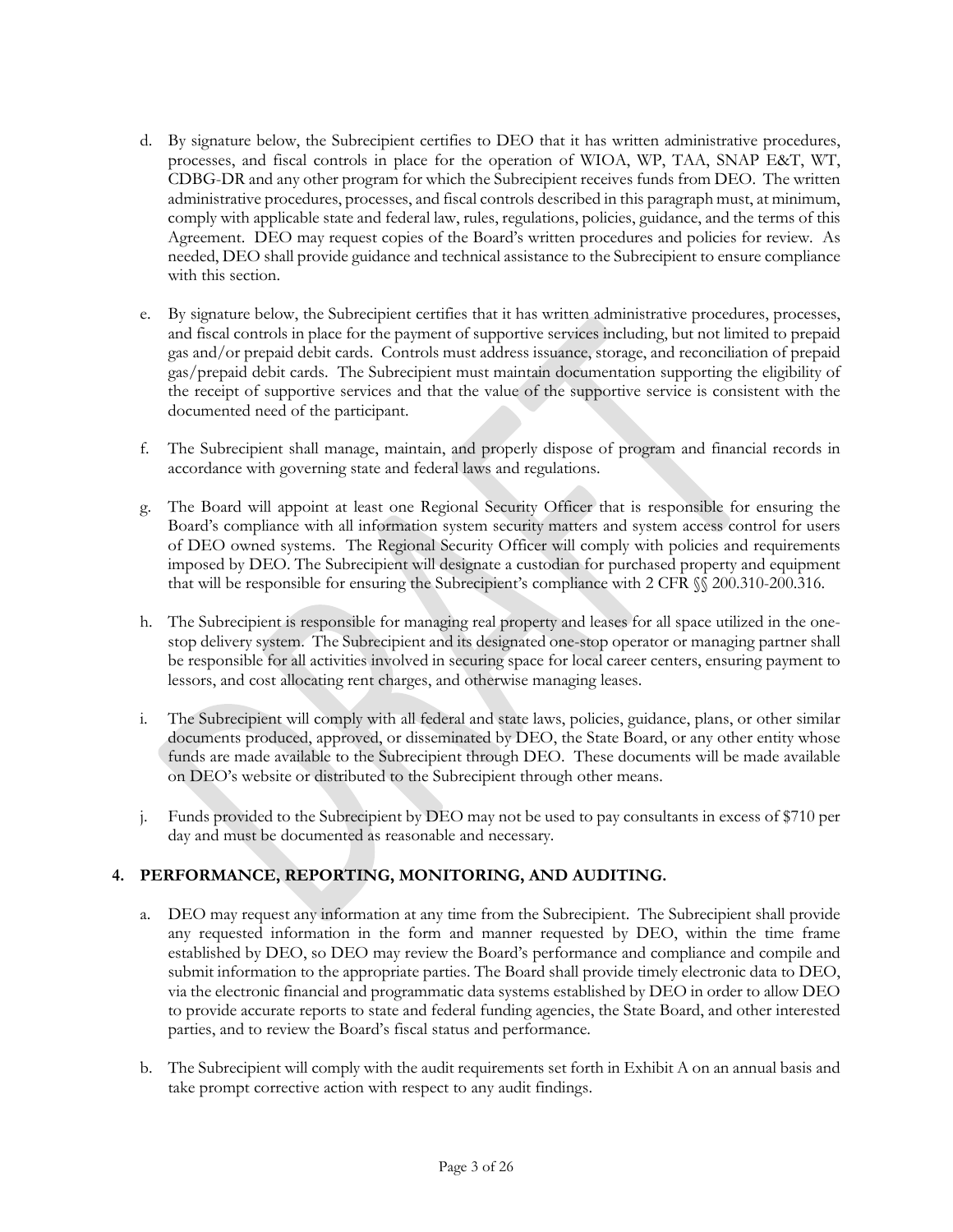- c. The Subrecipient shall allow access to representatives of DEO, DEO's Office of Inspector General and Office of Civil Rights, appropriate representatives from other state and federal funding agencies, and any other entity authorized by law for the purposes of conducting monitoring, reviews, inspections, investigations, proceedings, hearings, or audits (each a "Compliance Review"). The Subrecipient will fully cooperate with any Compliance Review conducted pursuant to this section. Failure to fully cooperate will constitute a material breach of this Agreement and may result in the termination or suspension of this Agreement and any funding provided by DEO. DEO reserves the right to, in its sole discretion, decide what constitutes full cooperation under this paragraph. DEO may exercise its rights under this paragraph at any time and as frequently as DEO deems necessary. The Subrecipient will reimburse DEO for all reasonable costs incurred by DEO for any activity conducted pursuant to this section that results in the suspension or termination of this Agreement. The Subrecipient will not be responsible for costs incurred from activities conducted under this section that do not result in the suspension or termination of this Agreement. Nothing in paragraph (b) of this section, or Exhibit A, is intended to limit the terms of this paragraph (c).
- d. Annually, the subrecipient shall submit the following information electronically to FMA-RWB@deo.myflorida.com by the deadlines prescribed below:
	- Completed Salary Cap by April 1;
	- Annual detailed budget of revenues and expenditures by funding source by July 1; and
	- Completed Internal Control Questionnaire signed by Board Chair and Executive Director by September 30.
- e. The State Board and DEO have established special guidelines concerning audit quality as guidance for the Board. For the procurement of the audit services, the Board must procure these services in accordance with Florida Statutes. As part of these guidelines, the Board is also required to communicate to their independent auditors (auditor) the following procedures that must be performed:
	- i. It is essential that the auditor test the Board's reconciliation of its financial records to the Subrecipient Enterprise Resource Application (SERA) maintained by DEO. The auditor should include a note to the financial statements confirming whether such a reconciliation was performed by the Board in a satisfactory manner.
	- ii. Auditors are required under federal audit guidelines to test compliance with federal cash management requirements and to report any material problems. However, the State Board and DEO have established state level guidance for cash management that should also be tested. The auditor should review the key guidelines contained in the SERA Manual produced by DEO concerning cash management, especially the criteria for Allowable Cash on Hand, and conduct the appropriate tests of compliance.
	- iii. It is required that auditors always prepare and submit a management letter for those findings and observations not included in the audit report, as opposed to providing only a verbal briefing. The Board must prepare a written statement of explanation or rebuttal, including corrective actions to be taken, concerning the deficiencies cited in the management letter. NOTE: If a management letter is not present, this should be stated in the schedule of findings and questioned costs.
	- iv. All funds overseen, managed, or administered by the Board must be included in the scope of the audit and within the audited financial statements. This includes funds that are provided to any auxiliary entity over which the Board or Board's leadership exercises any controlling influence, such as a foundation or an association. For purposes of this guidance document, all foundations, associations, or other similar entities are considered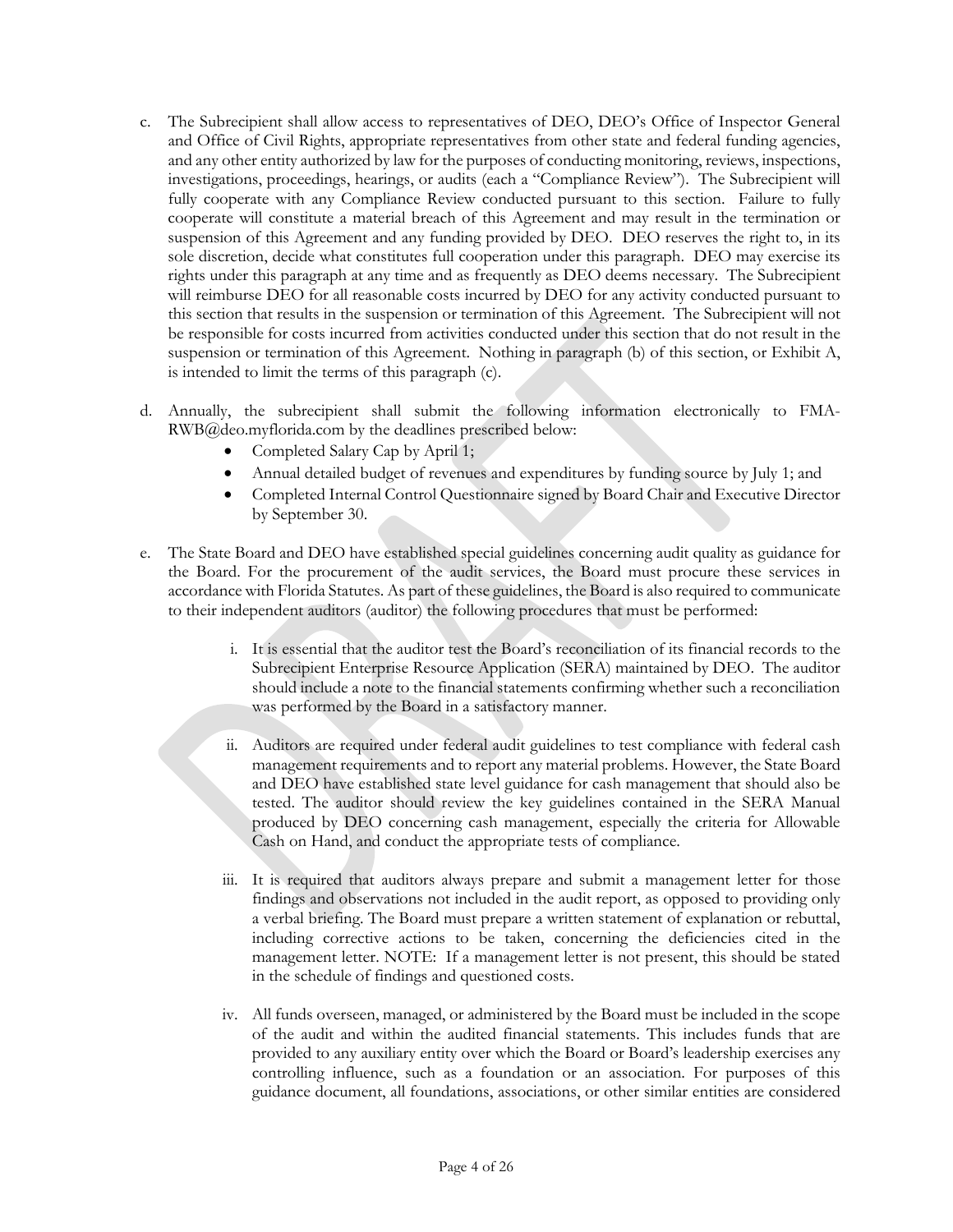to be affiliated organizations and, in some instances, may need to be classified as a component unit.

- v. For any affiliated organization, at a minimum the audit report should disclose the entity's mission/purpose; any and all controlling members; summarized financial data including total assets, liabilities, net assets, revenues, expenditures; sources of all revenues; the entity's relationship to the Board's activities; and a statement that the activities of the entity comply with Federal Regulations and Florida Statues, as applicable. The auditor may need to provide other disclosures and presentations (such as consolidated financial statement) as appropriate after giving proper consideration of applicable accounting standards pronouncements regarding reporting of related entities.
- vi. The auditor should state in the Report on Compliance and Internal Control over Compliance Applicable to Each Major Federal Awards Program that the audit was conducted in accordance with the special audit guidance provided by the DEO.
- vii. The Board must limit the audit services to no more than five years and then must follow Florida Statutes and its own policies to competitively re-procure these services. The previous audit firm may be awarded the new contract for audit services through the competitive procurement if the lead partner of the audit firm had not been engaged with the Board for any of the previous five years.
- f. DEO will meet at least annually with the CLEO and the Board to review the Board's performance and compliance and will notify the Board's Chief Executive Officer and CLEO in writing of any findings, deficiencies, recommendations, or other areas of concern. At DEO's discretion, the Board may negotiate minimum levels of state or federal performance for the programs it administers. The Board's failure to meet the minimum established state or federal threshold of its negotiated level of performance or its failure to comply with any item may constitute grounds for corrective measures. DEO may require corrective measures be taken in accordance with a Performance Improvement Plan, or other appropriate action, developed by DEO. The Board's failure to comply with the terms of any Performance Improvement Plan or other appropriate action will constitute a material breach of this Agreement, may result in the suspension or termination of this Agreement, the reduction or withholding of funding provided under this Agreement, or any other remedy available to DEO by law.
- **5. THE BOARD'S ONE-STOP DELIVERY SYSTEM.** The Board shall operate at least one physical comprehensive career center with access to partner programs, services, and activities in accordance with 20 CFR 678.300(c) and 678.305. The Board shall designate a one-stop operator in accordance with 20 CFR 678.605-678.625, Section 445.009, F.S., and applicable policies, including the following One-Stop delivery system requirements:
	- a. Each partner program in the Board's career centers will contribute to infrastructure costs at a rate negotiated and agreed upon by the Parties, or pursuant to a policy established by the Governor. The following infrastructure elements, set forth specifically in 20 CFR 678.755, must be incorporated into the period of time in which the infrastructure funding agreement is effective. This may be a different time period than the duration of the MOU.
	- b. Identification of an infrastructure and shared services budget that will be periodically reconciled against actual costs incurred and adjusted accordingly to ensure that it reflects a cost allocation methodology that demonstrates how infrastructure costs are charged to each partner in proportion to its use of the career center and relative benefit received, and that complies with 2 CFR part 200 (or any corresponding similar regulation or ruling).
	- c. Identification of all career center partners, chief local elected officials, and Board participating in the infrastructure funding arrangement.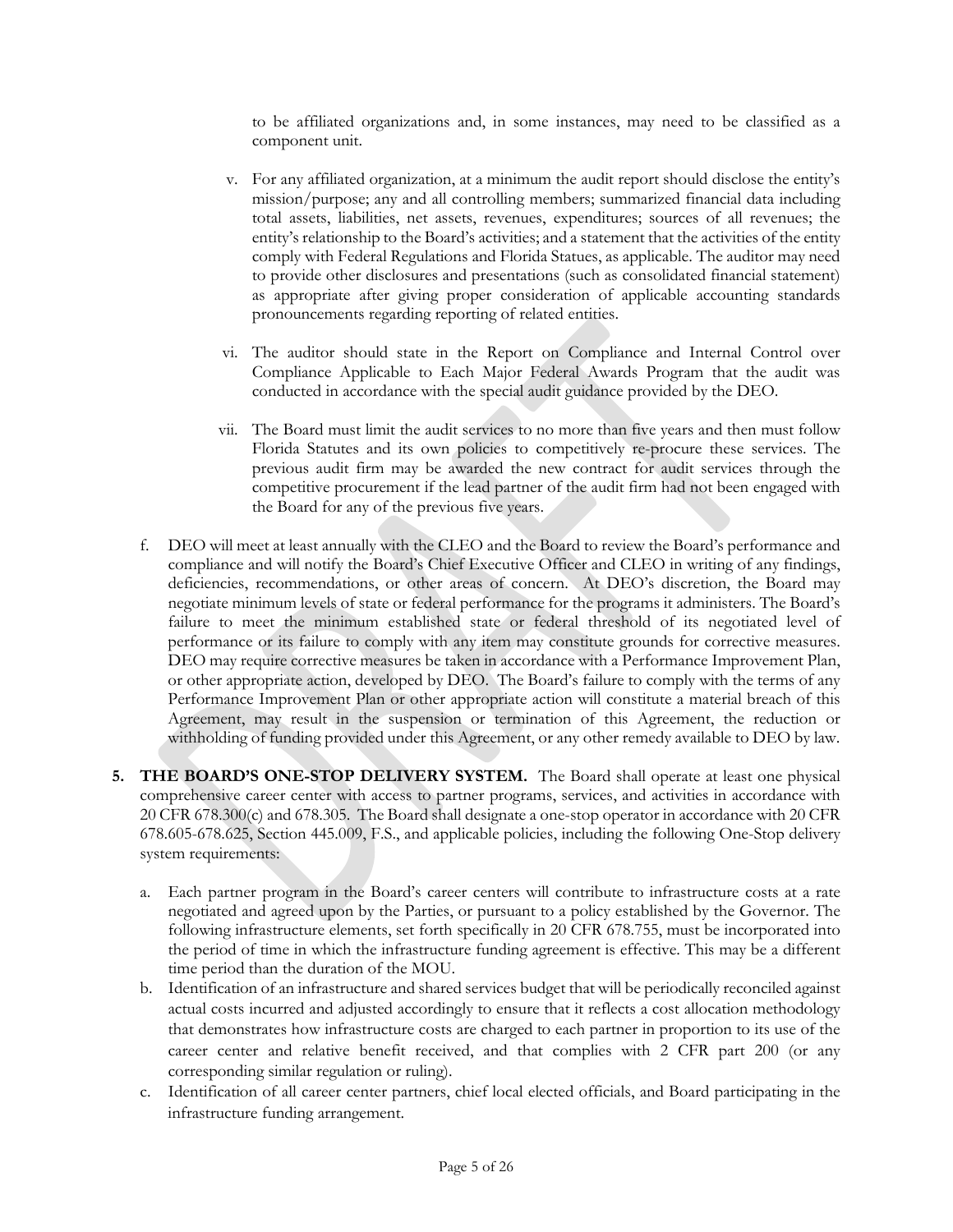- d. Steps the Board, chief local elected officials, and career center partners used to reach consensus or an assurance that the local area followed the guidance for the State funding process.
- e. Description of the process to be used among partners to resolve issues during the MOU duration period when consensus cannot be reached.
- f. Description of the periodic modification and review process to ensure equitable benefit among onestop partners.

# **6. SERVICES DELIVERED BY DEO STAFF WITHIN THE BOARD'S ONE-STOP DELIVERY SYSTEM.**

- a. Certain workforce program services will be performed by DEO staff assigned to work under the functional supervision and direction of the Board. These services include WP services, TAA services, services to veterans, services to migrant and seasonal farmworkers, and other workforce services as agreed upon by the Parties. The provision of these services will be consistent with applicable federal and state law, rules, regulations, policies, and guidance, and State Board policies. The Board will refer any question or conflict regarding management of DEO staff to DEO for resolution.
- b. The Parties shall maintain a staffing structure chart describing each career center site location, the designated one-stop operator or managing partner at the site location, all DEO staff placed at the site location, and the position classification and program assignment for each DEO staff member working at the site location. The Board must provide a copy of the staffing structure in an organizational chart to DEO Human Resources annually by July 1 or within 30 days upon changes to the organizational structure. All necessary changes to the staffing structure chart will be made by the Parties in a timely fashion.
- c. The Board will provide DEO information and recommendations regarding the performance of DEO staff assigned to the Board pursuant to a procedure developed and implemented by the Parties. The Board shall exercise due care with respect to its submission of information concerning the performance of DEO staff. DEO will act on the information provided by the Board, but the ultimate decision for any personnel action remains with DEO.
- d. DEO staff assigned to the Board are subject to all statutes and rules applicable to State Personnel System employees and all DEO policies - including DEO's travel, leave, and time distribution policies. DEO staff assigned to the Board will be required to obtain their local manager's approval prior to taking leave.
- e. The Board shall consult with DEO with regard to any issues that may affect, or be in conflict with, the terms or conditions of the collective bargaining agreement for any DEO staff holding positions covered by a collective bargaining agreement. DEO will provide guidance to the Board upon request for the purpose of ensuring compliance with terms of any applicable collective bargaining agreement.
- f. DEO retains ultimate decision-making authority with respect to wages, salary, benefits, hiring, firing, discipline, and promotion of DEO staff.
- g. The Board will appoint a local personnel liaison for the purpose of coordinating personnel related activities for DEO staff. The personnel liaison must be a DEO staff member. The Board will provide the name and contact information of the designated personnel liaison to the DEO Human Resource Office upon designation of this staff member and thereafter annually or upon changes in the designated staff member.
- h. The Board shall jointly plan with DEO for the use of resources available to each partner to ensure a coordinated and efficient approach to the delivery of customer services. The Board will provide the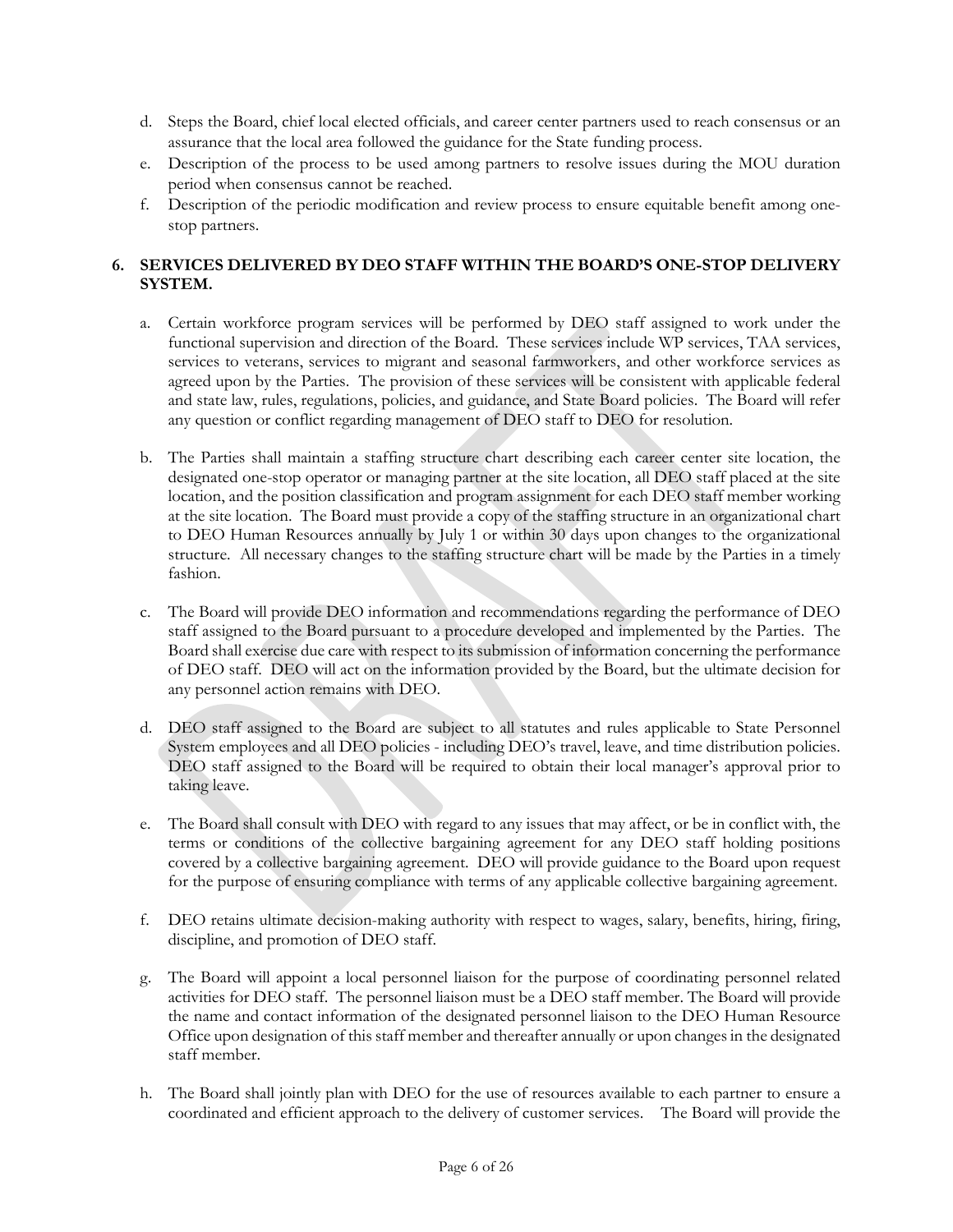services outlined in section 445.009, Florida Statutes. The Board will also provide basic and individualized career services pursuant to section  $134(c)(2)$  of WIOA, access to training services pursuant to section 134(c)(3)(D) of WIOA, access to programs and activities carried out by the Board's partners listed in 20 CFR 678.400 through 678.410, including the Employment Service program authorized under WP, as amended by WIOA Title III, and workforce and labor market information. For clarification purposes, "basic career services" are referred to as "core services" in section  $445.009(6)(a)(c)$ , Florida Statutes, and "individualized career services" are referred to as "intensive services" in section 445.009(7), Florida Statutes.

i. The Board will develop methods for referring individuals between its one-stop operator(s) and its partners for appropriate services and activities.

# **7. OPEN GOVERNMENT AND CONFIDENTIALITY.**

- a. The Board is subject to Chapters 119 and 286 of the Florida Statutes. The Board is responsible for responding to public records requests and subpoenas. The Board is responsible for ensuring that its staff and agents have a working knowledge of Chapter 119, Florida Statutes. The Board agrees to appoint a public records coordinator for the purpose of ensuring that all public records matters are handled appropriately.
- b. **IF THE BOARD HAS QUESTIONS REGARDING THE APPLICATION OF CHAPTER 119, FLORIDA STATUTES, TO THE BOARD'S DUTY TO PROVIDE PUBLIC RECORDS RELATING TO THIS AGREEMENT, CONTACT DEO'S CUSTODIAN OF PUBLIC RECORDS by telephone at 850-245-7140, via e-mail at [PRRequest@deo.myflorida.com,](mailto:PRRequest@deo.myflorida.com) or by mail at Department of Economic Opportunity, Public Records Coordinator, 107 East Madison Street, Caldwell Building, Tallahassee, Florida 32399-4128.**
- c. The Board will have access to varying types of confidential information as a result of its performance under this Agreement. The Board will protect the confidentiality of any information to which it has access in accordance with applicable law. The Board will obtain guidance from DEO with respect to confidentiality matters. DEO will facilitate the Board's requests for guidance from other state agencies.
- d. Staff of the Board granted access to workforce information systems, including systems containing confidential information, must complete Exhibit B to this Agreement, "Individual Non-Disclosure and Confidentiality Certification Form," prior to accessing said workforce information systems. A copy of each completed form must be retained by the Board and made available to DEO upon request.
- e. Board requests for DEO data must come from Board executive staff to DEO. DEO will not accept data requests from the Board's contractors. DEO will only grant access to DEO systems to Board staff.
- f. DEO may provide the Board access to RA information on an ongoing basis as a result of the Board's use of shared information systems and the provision of integrated services. Access to such information will typically be at no cost (any cost imposed by DEO will be reflected in a separate agreement between the Parties). Certain RA information is made confidential by section 443.1715, Florida Statutes, and 20 CFR 603.9(b)(1) requires the Board to agree to the following terms as a condition of accessing this information. DEO will immediately suspend or cease providing the Board access to RA information if DEO determines the Board is not in compliance with section 443.1715, Florida Statutes, 20 CFR 603, and the conditions set forth below. DEO may, in its sole discretion, provide access once DEO is satisfied that the Board has cured the deficiency. The Board shall: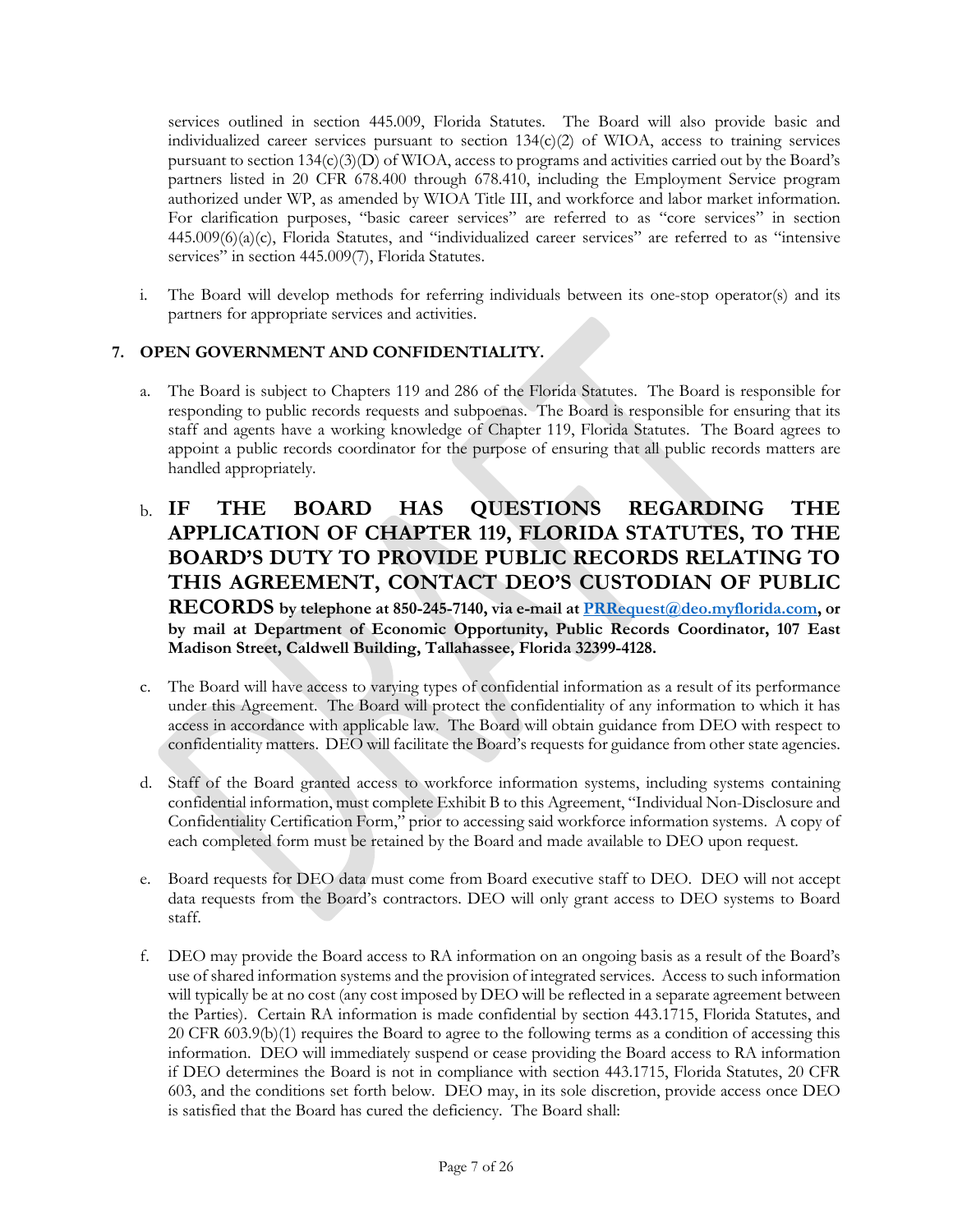- i. use the information it receives only for purposes authorized by law and consistent with this Agreement;
- ii. store the information, whether physically or electronically, in such a manner that is secure from unauthorized access;
- iii. ensure the information is only accessible by authorized individuals that have an actual need to access the information for a legitimate and lawful purpose;
- iv. ensure that any entity to which the Board further discloses the information complies with these terms;
- v. not store the information on any portable storage media device(e.g., laptops, external hard drives, thumb drives, iPads, tablets, or smartphones, etc.);
- vi. to the extent practicable, and considering the arrangement in place under this Agreement (shared information systems), destroy the information after the purpose for which it is disclosed is accomplished in accordance with 20 CFR  $603.9(b)(1)(vi)$ . However, the Board may not seek to delete information from DEO's information systems;
- vii. to the extent practicable, and considering the arrangement in place under this Agreement, maintain a system sufficient to allow DEO to conduct an audit of transactions concerning the information;
- viii. ensure all individuals obtaining access to the information are aware of the penalties established by section 443.1715, Florida Statutes, and acknowledges that all individuals have been so instructed through the execution of this Agreement; and
- ix. allow DEO or its representatives access to conduct onsite inspections to ensure the Board's compliance with section 443.1715, Florida Statutes.
- g. The Board will immediately notify DEO of any breach of security, as defined by section 501.171, Florida Statutes, occurring in any operation under its control. If the breach of security concerns data belonging to DEO, DEO reserves to right to determine whether the provisions of section 501.171, Florida Statutes, apply. DEO will determine if notifications are necessary and, if so, the procedure for making, and the content included in, those notifications. The Board will provide the notifications if deemed necessary by DEO and will not provide said notifications without prior approval from DEO. DEO will not unreasonably withhold approval to send notifications and will make all decisions regarding said notifications as quickly as possible and consistent with the timelines in section 501.171, Florida Statutes. The Board is responsible for all fees and costs incurred due to a breach of security occurring in an operation, program, or physical setting under the Board's control, including, but not limited to, the cost of sending breach notifications.

## **8. BACKGROUND SCREENINGS.**

- a. Level 1 Screenings.
	- i. The Board will require and obtain a Level 1 background screening as a condition of employment or contract award for all Board, career center staff, contractors, and subcontractors. Additionally, the Board will require and obtain a Level 1 background screening for all individuals performing financial management activities. The Level 1 background screening must be conducted prior to employment or, for contract awards, prior to contractor's employees beginning work. The Level 1 background screening must be conducted at least every five years of consecutive employment, and upon re-employment in all circumstances (including assignment to a new or different contract for Board contractors). The Board will develop a policy for implementing background screenings.
	- ii. The Level 1 background screenings are further explained in section 435.03, Florida Statutes. The Board will contract with an FDLE-approved provider to perform the Level 1 background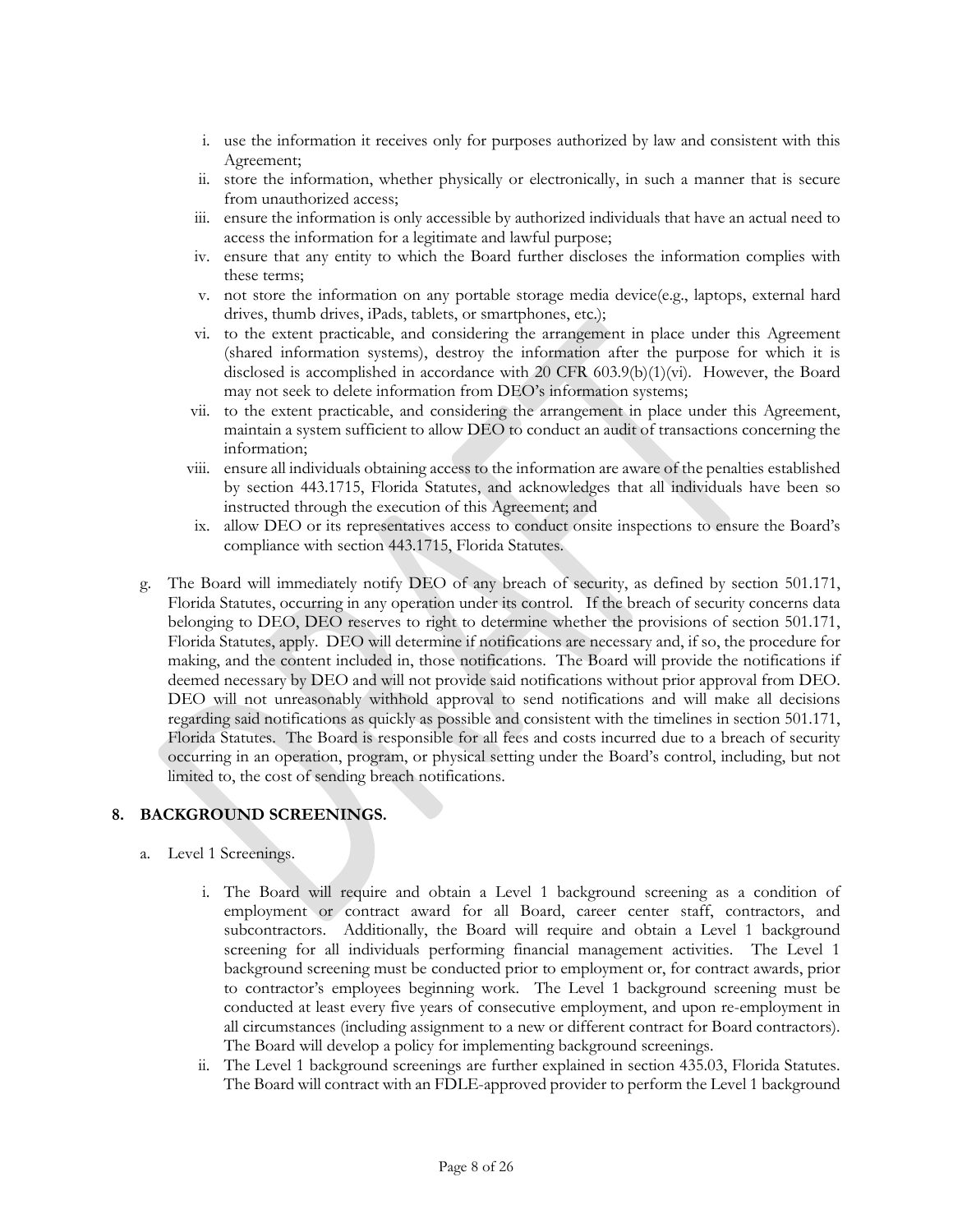screenings. The Board is responsible for all costs associated with obtaining the Level 1 background screening described in this section.

- iii. The Board will maintain its background screening material in a locked file cabinet or other secure location and store the material separately from any official employee personnel file. The Board will protect the confidentiality of the screening materials as required by law or contract.
- iv. The Board is responsible for maintaining a current list of all individuals for whom it has obtained a Level 1 background screening. The list must include, but need not be limited to, the name of the individual, the last four digits of the individual's social security number, the date the screening was completed, the date the results of the screening were reviewed, and the individual responsible for reviewing and approving the employment or access granted to the individual that was the subject of the screening.
- b. Level 2 Screenings.
	- i. The Board shall identify and disclose to DEO all Board staff positions that may be granted access to confidential data, including confidential data stored in the information systems used by workforce service providers to manage and report participant information. The Board must review all board staff positions to determine if the positions should be designated as a position of Special Trust. Positions determined by DEO to be positions of special trust, and all employees placed or considered for placement in a Board Special Trust Position must undergo a Level 2 background screening as set forth more specifically below. For all Board Special Trust Positions, only a Level 2 background screening is necessary.
	- ii. Level 2 background screenings are necessary to ensure individuals with criminal convictions or individuals that are under criminal investigation or become under criminal investigations related to theft, fraud, forgery, embezzlement, crimes of violence or any similar matters are not approved for access to confidential information. This includes individuals who plea or pleaded nolo contendere or no contest to such charges or offenses; negative information of this type may disqualify a person from being granted access to confidential information under this Agreement. The Level 2 background screenings must include a state and National Criminal Information Center check through the Federal Bureau of Investigations with no negative results to the above type of offenses/convictions.
	- iii. For Board employees that have not had a Level 2 background screening within the past five years and who are currently employed in a Board Special Trust Position, the Board shall transmit a list of those employees in the method prescribed by DEO, in form and substance acceptable to DEO, within 45 days after request by DEO. DEO and the Board shall coordinate to establish a timeline to conduct all level 2 background screenings for current Board employees in a Board Special Trust Position. If the Board intends to place a new employee in a Board Special Trust Position, then the Board shall require that employee undergo a Level 2 background screening prior to any offer of employment. The Level 2 background screening must be conducted at least every five years of consecutive employment and upon re-employment in all circumstances.
	- iv. State merit staff shall undergo Level 2 background screenings pursuant to the standards specified in section 435.04, Florida Statutes, as a pre-condition of employment. DEO will assist the Board in obtaining state merit staff the required Level 2 background screenings pursuant to DEO's established processes and procedures. The Level 2 background screening must be conducted at least every five years of consecutive employment and upon reemployment in all circumstances.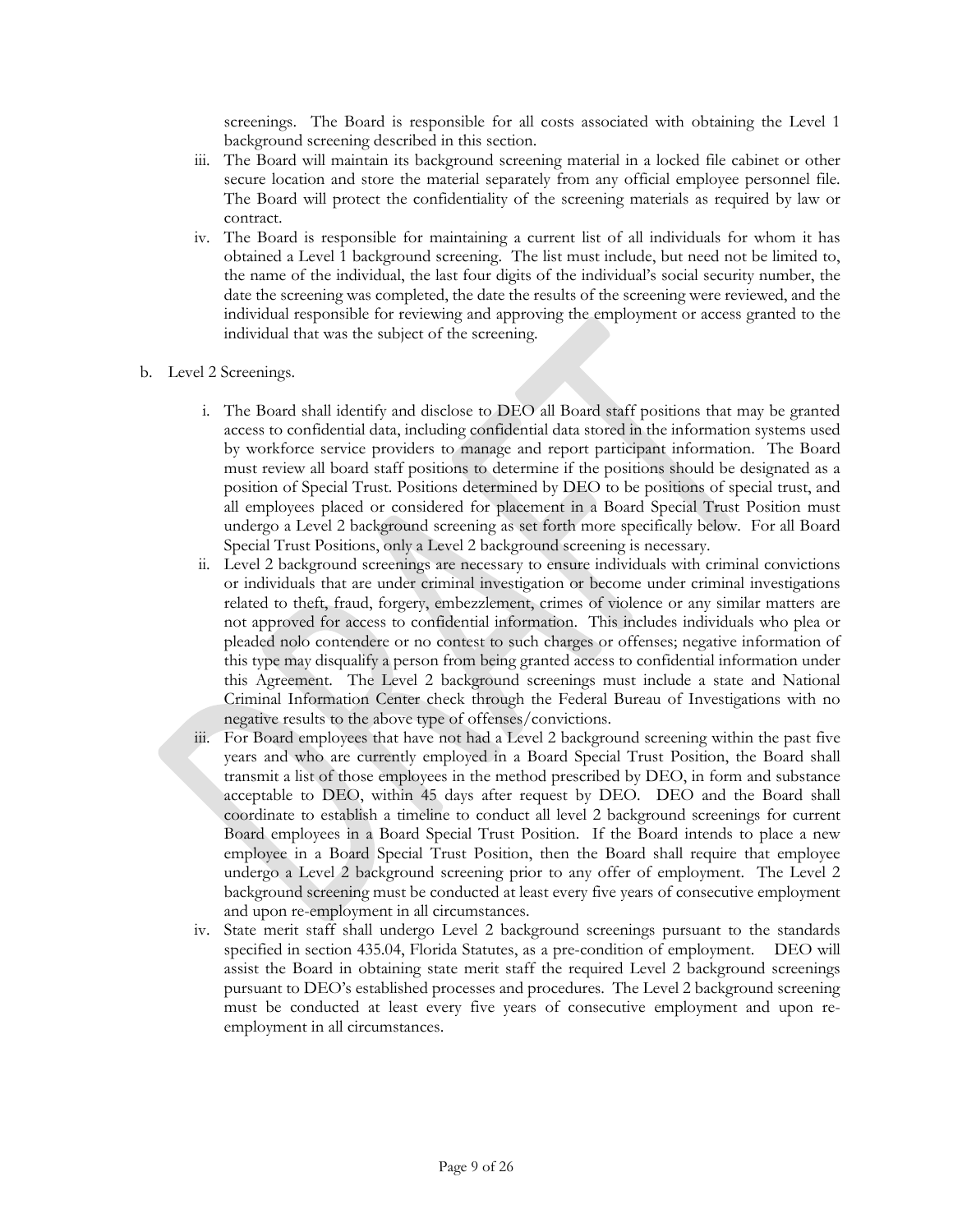### **9. LOCAL PLAN AND ASSURANCES.**

- a. The Board must submit and receive approval of local plans which outline the Board's delivery and administration of all workforce services delivered within its LWDA. The plan must identify and describe the policies, procedures, and local activities that are carried out in the LWDA consistent with the state plan and must contain all content required by DEO. Further, the plan must describe the Board's methods for ensuring the needs of workers and youth, and individuals with barriers to employment, including individuals with disabilities, are addressed in the provision of necessary and appropriate access to services, including access to technology and materials, made available through the one-stop delivery system. The Board will continue to develop and update its local plan in accordance with applicable provisions of law and as directed by DEO or the State Board.
- b. Executive Order 11-116, signed May 21, 2011, by the Governor of Florida, requires DEO to use the U.S. Department of Homeland Security's E-Verify system. The Board shall utilize the E-Verify system to verify the employment eligibility of all new employees after the Effective Date. After the Effective Date, and for all current employees, prior to any promotion or during that employee's Level 1 or Level 2 background rescreening, the Board shall use the E-Verify system.

### **10. PROCUREMENT.**

- a. If the Board is affiliated with a local government entity and enters into a contract in the amount of \$1,000,000 or more, in accordance with the requirements of section 287.135, Florida Statutes, the Board will obtain a certification that the contractor is not listed on the Scrutinized Companies that Boycott Israel List or is engaged in a boycott of Israel, the Scrutinized Companies with Activities in Sudan List, the Scrutinized Companies with Activities in the Iran Petroleum Energy Sector List, engaged in business operations in Cuba or Syria, or meets the conditions for exemption as provided in section 287.135(4), Florida Statutes. These lists are created pursuant to sections 215.4725 and 215.473, Florida Statutes. The Board certifies that it is in compliance with this provision. Upon request, DEO will provide a form the Board may utilize in connection with any procurement for the purposes of ensuring compliance with this paragraph. If federal law ceases to authorize the states to adopt and enforce the contracting prohibition described in this paragraph, this paragraph will be null and void.
- b. If the Board is affiliated with a local government entity, it will ensure compliance with section 287.133(2)(a), Florida Statutes. Any person or affiliate, as defined by that section of the Florida Statutes, placed on the convicted vendor list following a conviction for a public entity crime may not submit a response to any solicitation for the provision of goods or services to the Board. The Board will not accept any solicitation response from such an entity and will not award a contract in excess of \$35,000 for a period of 36 months from the date an entity is placed on the convicted vendor list. Upon request, DEO will provide an attestation form the Board may utilize in connection with any procurement for the purposes of ensuring compliance with this paragraph.
- c. The Board will not accept responses to procurement solicitations from, or award a contract to, any entity that appears on the discriminatory vendor list described in section 287.134, Florida Statutes. DEO recommends the Board include a clause in all procurement solicitations and contracts that the respondent or contractor is not on the state's discriminatory vendor list.
- d. DEO encourages the Board to seek goods and services through the Prison Rehabilitative Industries and Diversified Enterprises, Inc. (PRIDE), and from RESPECT of Florida (products and services produced by individuals with disabilities).
- e. The Board will obtain prior written approval from DEO prior to purchasing any information technology resource or conducting any activity that will, in any way, access DEO's electronic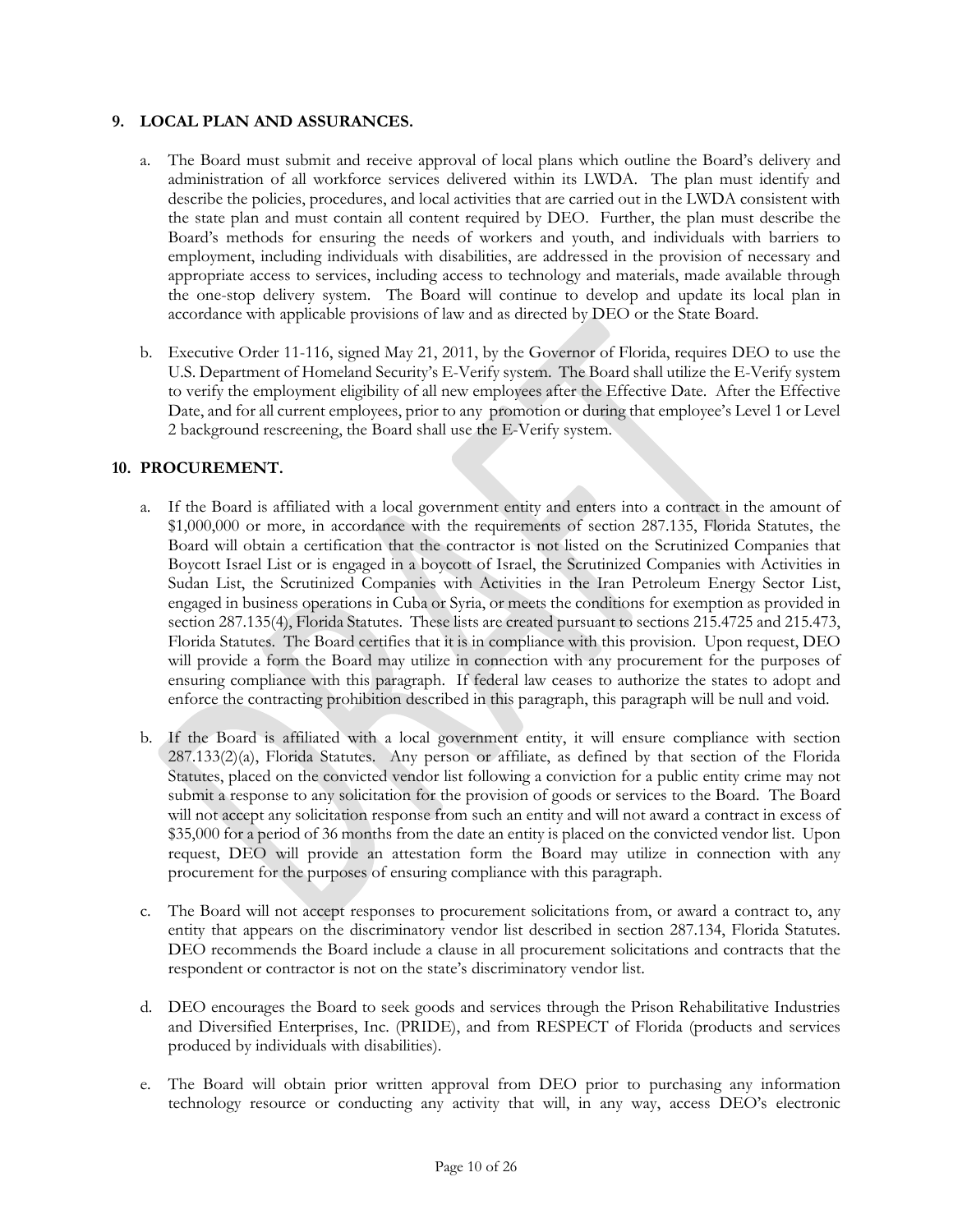information technology equipment or software. To ensure statewide efficiency of funding, prior approval from DEO must also be obtained prior to requesting any changes or enhancements to Employ Florida.

- f. The Board shall comply with the procurement standards in 2 CFR 200.318 200.326 when procuring property and services under this Agreement. The Board shall impose its obligations under this Agreement on its contractors, specifically or by reference, so that such obligations will be binding upon each of its contractors. The Board shall maintain oversight of all activities under this Agreement and shall ensure that for any procured contract or agreement, its contractors perform according to the terms and conditions of the procured contracts or agreements, and the terms and conditions of this Agreement.
- g. The Board may not purchase memberships or enter into any agreements with the Florida Workforce Development Association with funds provided by DEO.
- h. Funds expended for events must be compliant with 2 CFR 200.421, and DEO's Guidance on Use of Funds for the Purchase of Outreach/Informational Items (FG-OGM-84). Documentation must be retained to support the cost of the funds expended and must demonstrate that the costs are reasonable and necessary to connect individuals to employment and training services.

## **11. COMPENSATION AND TRAVEL.**

- a. Funds provided by DEO may not be used to fund the salary, bonus, or incentive of any employee in excess of Federal Executive Level II, regardless of the funding source.
- b. No changes to compensation for executive staff of the Board are allowed without documented Board approval and must be in alignment with local policies and procedures. The Board shall ensure that all bonuses, pay raises, and benefits are reasonable and necessary for the performance of the award and are a prudent use of federal funds.
- c. The Board shall comply with section 445.007(10), Florida Statutes, and the following per diem and travel expense provisions, consistent with section 112.061, Florida Statutes:
	- i. Board members may receive reimbursement for per diem and travel expenses pursuant to section 112.061, Florida Statutes.
	- ii. Lodging expenses for an employee of the Board may not exceed \$150 per day, excluding taxes and fees, unless the Board is participating in a negotiated group rate discount or the Board obtains and maintains documentation of at least three comparable alternatives demonstrating that such lodging at the required rate is not available. However, an employee of the Board may expend his or her own funds for any lodging expenses more than \$150 per day.
	- iii. The Board shall ensure that travel and expense reimbursements made to vendors and subrecipients are in accordance with the Board's travel and expense policy. The Board's travel and expense policy must ensure that vendor reimbursements are made at the lowest possible cost necessary to ensure a reasonable level of service, comfort, and security.

## **12. BOARD GOVERNANCE, RESPONSIBILITIES, AND TRANSPARENCY.**

- a. The Board shall ensure that the local area designation complies with the requirements outlined in the federal law (WIOA) and applicable state policy.
- b. The following information must be posted on the Board's website in a manner easily accessed by the public: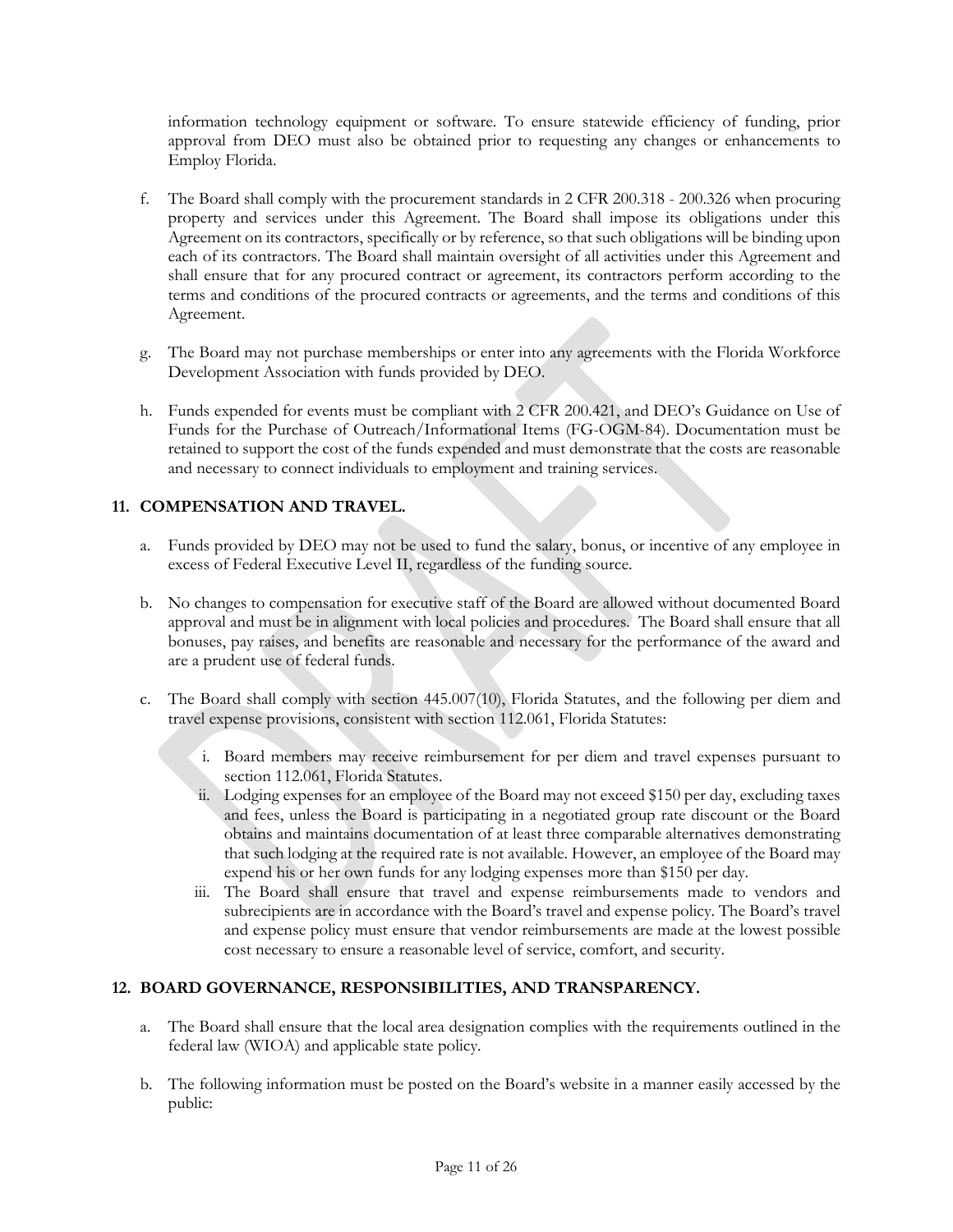- i. Notice of all Board meetings at least seven days before the meeting is to occur. Notice of special board meetings must be posted at least 72 hours before the meeting is to occur.
- ii. Employee positions and salary information for each position (including any benefits and performance bonuses).
- iii. A plain language version of any contract that is estimated to exceed \$35,000 with a private entity, municipality, city, town, or vendor of services, supplies, or programs, including marketing, or for the purchase or lease or use of lands, facilities, or properties.
- iv. A list of all Board members, company or entity that the Board member is employed by or owns, and their terms of service.
- v. Interlocal agreement(s), as applicable
- vi. Single Audit for the last two years.
- vii. Board meeting minutes within 15 days of Board approval.
- viii. All active agreements with another board that delegates partial or complete responsibility for any duties the Board is expected, required, or mandated to perform under this Agreement or WIOA, even if the cost is not expected to exceed \$35,000.
- c. The Board shall comply with the requirements of 2 CFR 25 Universal Identifier and System for Award Management (SAM). The Subrecipient must have an active registration in SAM in accordance with 2 CFR part 25, appendix A, and must have a Data Universal Numbering System number. The Subrecipient must also comply with provisions of the Federal Funding Accountability and Transparency Act, which includes requirements on executive compensation and 2 CFR 170 Reporting Subaward and Executive Compensation Information.
- d. In compliance with sections 39.201 and 415.1034, Florida Statutes, if the Board knows or has reasonable cause to suspect that a child, aged person, or disabled adult is or has been abused, neglected, or exploited, the Board agrees to immediately report such knowledge or suspicion to the Florida Abuse Hotline by calling 1-800-96ABUSE, or via the web reporting option at http://www.dcf.state.fl.us/abuse/report, or via fax at 1-800-914-0004.
- e. Consistent with 2 CFR 200.113, the Board must, within one business day of discovery, disclose any violation of federal criminal law involving fraud, bribery, or gratuity violations potentially affecting the federal award. Additionally, the Board shall disclose any other on-going civil or criminal litigation, investigation, arbitration, or administrative proceeding upon execution of this Agreement.
- f. For all funds provided by DEO, when issuing statements, press releases, requests for proposals, bid solicitations and other documents describing projects or programs funded in whole or in part with federal money, the Subrecipient shall clearly state (i) the percentage of the total costs of the program or project which will be financed with federal money; (ii) the dollar amount of federal funds for the project or program; and (iii) the percentage and dollar amount of the total costs of the project or program that will be financed by non-governmental sources. Consolidated Appropriations Act of 2018, Pub. L. No. 115-141, 132 Stat. 348, div. H, Title V, Sec. 505 (Mar. 23, 2018).
- g. In compliance with section 286.25, Florida Statutes, the Board will ensure any nongovernmental organization which sponsors a program financed, in whole or in part, with funds provided under this Agreement will, in publicizing, advertising, or describing the sponsorship of the program, state: "Sponsored by (entities name) and the State of Florida, Department of Economic Opportunity." If the sponsorship reference is in written form, the words "State of Florida, Department of Economic Opportunity" will appear in the same size letters or type as the name of the entity.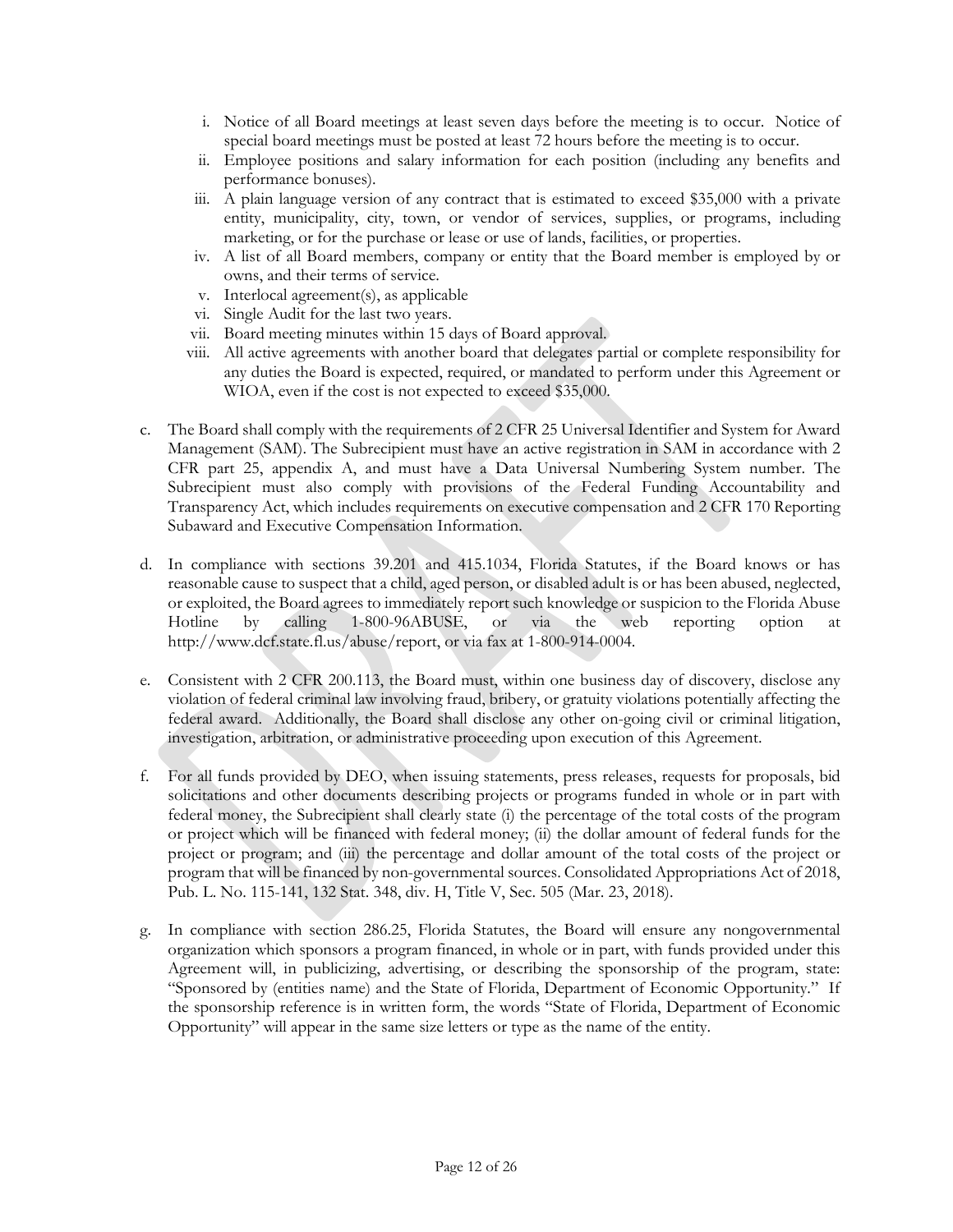## **13. ETHICS.**

- a. The Board shall adopt an employee ethics code modeled after the provisions of Chapter 112, Florida Statutes, and shall name a Chief Ethics Officer. The Officer shall be responsible for the periodic training of Board staff and for maintaining the Ethics Code and for, which addresses:
	- i. The acceptance of gifts;
	- ii. Self-dealing;
	- iii. A prohibition on unauthorized compensation;
	- iv. Conflicting employment or contractual relationships;
	- v. Appropriate disclosure and use of information; and
	- vi. Nepotism.
- b. The Board will adopt and abide by a conflict of interest policy that ensures compliance with state and federal law and applicable State Board and DEO policies. The Board will make reasonable modifications to the policy if requested by DEO. The Board must ensure that separate entities are designated, or procured, to perform the functions of fiscal agent, staff to the Board, one-stop operator and direct service provider.
- c. The Board must ensure grievance procedures and Equal Opportunity representation, consistent with 20 CFR 683.285, is available and made known to staff, participants, and other interested parties in the local workforce development system. The Board must also adopt a whistle blower policy that facilitates the reporting of violations of policy or law without fear of retaliation.
- d. The Board will comply with sections 11.062 and 216.347, Florida Statutes. The Board will not, in connection with this or any other agreement with the state, directly or indirectly: (1) offer, confer, or agree to confer any pecuniary benefit on anyone as consideration for any state officer or employee's decision, opinion, recommendation, vote, or other exercise of discretion, or violation of a known legal duty; or (2) offer, give, or agree to give to anyone any gratuity for the benefit of, or at the direction or request of, any state officer or employee. For purposes of this paragraph, "gratuity" means any payment of more than a nominal monetary value in the form of cash, travel, entertainment, gifts, meals, lodging, loans, subscriptions, advances, deposits of money, services, employment, or contracts of any kind. DEO encourages the Board to contact the Florida Commission on Ethics for any questions regarding its compliance with this paragraph.
- e. Prohibition on Lobbying. The Subrecipient shall not, directly or indirectly, expend either state or federal funds either (i) for the purpose of lobbying any branch, unit, or instrumentality of the state or federal governments, or (ii) for any otherwise allowable purpose which could result in unauthorized lobbying.

## **14. LOCAL BOARD COMPOSITION, BOARD MEMBER SELECTION AND TRAINING.**

- a. The Board must ensure that the local workforce board composition is compliant with all federal and state laws, polices, procedures, and rules.
- b. The Board must develop and implement clear processes and procedures for recruiting Board members and documenting their qualifications in alignment with the requirements of WIOA, and compliant with all federal and state laws, polices, procedures, and rules.
- c. The Board shall prohibit any Board staff from serving as members of a committee or subcommittee of the Board.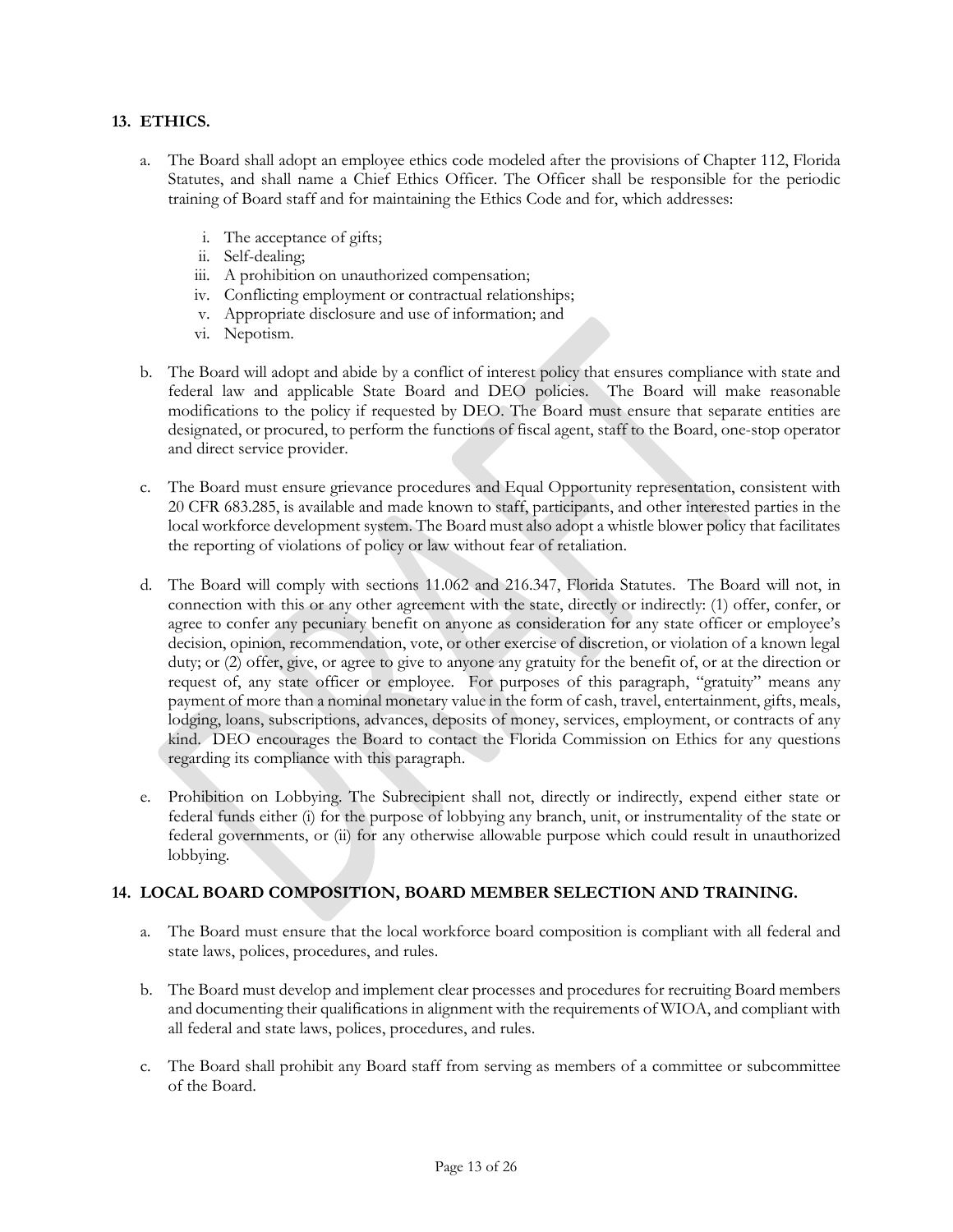- d. The Board shall develop mandatory Board orientation and training for governing Board members and CLEOs. The Board shall retain and provide to DEO upon request the dates of training and sign-in sheets of training participants.
- **15. RELATED PARTIES.** The purpose of this section is to help DEO ensure transparency and accountability, to prevent impropriety or the appearance of impropriety in public business, and to limit the possibility of the improper expenditure of state or federal funds.
	- a. Related Parties. For purposes of this Agreement, "Related Party" includes any: Board member; Board employee or staff; relative of any Board member or employee or staff; any organization represented by or employing a Board member or employee or staff; any organization, the board of directors of which a Board member or employee or staff holds a board position; or any vendor with which a Board member has a relationship.
	- b. Related Party Contract. For purposes of this Agreement, "Related Party Contract" means any relationship, transaction, or expenditure, contractual in nature, which results in or could result in an expenditure of state or federal funds by the Board with a Related Party. The term "Related Party Contract" does not include retail purchases made in the ordinary course of business or payments for utility services.
	- c. Related Parties Compliance. The Board shall comply with section 445.007(11), Florida Statutes. The Board and its employees must annually disclose to DEO any conflicts of interest that may arise during the upcoming year, or that actually arose in the current year and were not previously disclosed.
		- i. Prior to entering into any Related Party Contract with any Related Party, the proposed Related Party Contract must be brought before the Board for consideration and approval. The Board shall ensure that: (i) the Board member or employee with the conflict removes himself or herself from the room prior to any discussions at any meeting, including subcommittee meetings, involving the contract; (ii) the Board member or employee with the conflict is not physically present during the voting; and (iii) the Board member with the conflict abstains from any vote regarding the Related Party Contract.
		- ii. If the disclosure was not made prior to the meeting because the conflict was unknown prior to the meeting, the Board shall ensure that disclosure is made at the next possible meeting after knowledge of the conflict becomes available.
	- d. Completion of Forms. For each Related Party Contract, the Board must ensure that the forms attached hereto as Exhibits C and D are completed, dated, executed, and certified prior to execution of the contract or incurring of expenditures for the current fiscal year. Exhibits C and D must be submitted at or before the Board meeting in which the vote is to take place for board members and employees of the board who have any conflict of interest with the contracting vendor. For conflicts unknown at the time of entering into the Related Party Contract, the Board shall ensure that completed forms of Exhibits C and D are filed within 15 days after the disclosure with the person responsible for recording the minutes of the meeting. The disclosure shall be incorporated into the minutes of the meeting at which the oral disclosure was made. If the Related Party Contract was approved by the Board in the current or previous fiscal year and the Board intends to continue the Related Party Contract, Exhibits C and D must be submitted annually to DEO for approval prior to the beginning of the next fiscal year.
	- e. Contracts \$25,000 or Greater. DEO may disapprove, in its sole discretion, any contract for the Board's failure to submit any required document or form as required by this section. Prior to execution of any contract equal to or greater than \$25,000, the Board must approve and electronically submit the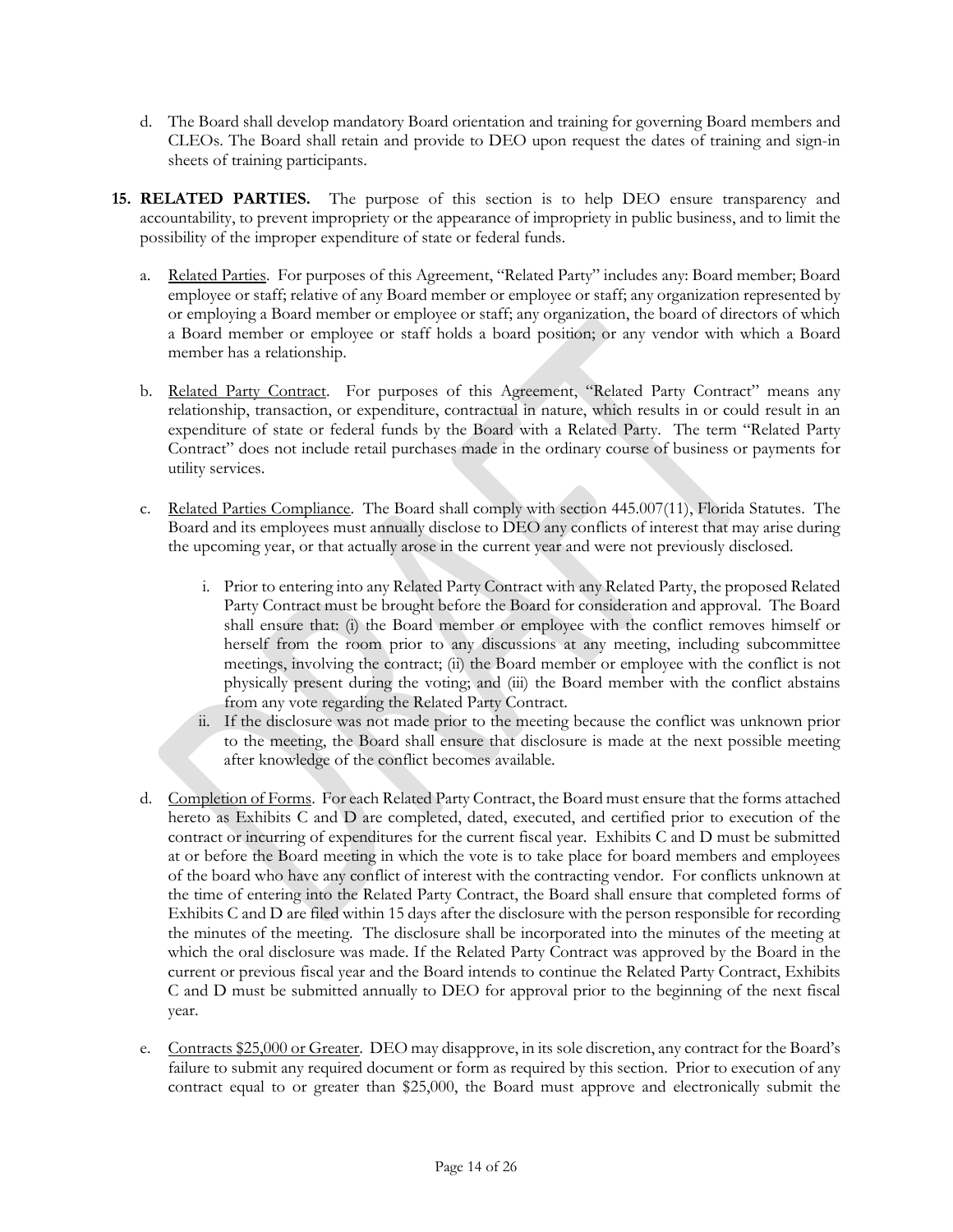documentation set forth below, along with completed copies of the forms attached hereto as Exhibits C and D, to [WorkforceContract.Review@deo.myflorida.com.](mailto:WorkforceContract.Review@deo.myflorida.com)

f. Contracts Less Than \$25,000. Within 30 days after execution of any contract less than \$25,000, the Board must approve and electronically submit a certified board membership roster listing all members on the Board at the time of the vote on the approval of the contract with a vote tally indicating attendance or absence at the meeting. For those in attendance, the affirmative and negative votes and abstentions for each member, along with completed copies of the forms attached hereto as Exhibits C and D, must be submitted to [WorkforceContract.Review@deo.myflorida.com.](mailto:WorkforceContract.Review@deo.myflorida.com)

## **16. ADDITIONAL PROVISIONS.**

- a. This Agreement will be construed, performed, and enforced in all respects in accordance with the laws, rules, and regulations of the State of Florida. Each Party will perform its obligations herein in accordance with the terms and conditions of the Agreement. The exclusive venue of any legal or equitable action that arises out of or relates to this Agreement will be either the Division of Administrative Hearings or the appropriate state court in Leon County, Florida. In any such action, the Parties waive any right to jury trial.
- b. Should any term of this Agreement conflict with any applicable law, rule, or regulation, the law, rule, or regulation will control over the provisions of this Agreement.
- c. The Board is fully liable for its actions, and the actions of the Board's officers, agents, contractors and employees. The Board will indemnify, defend, and hold harmless the state, the State Board, and DEO, and their respective officers, agents, and employees from any suit, action, damage, judgment, and costs of every name and description, including attorney's fees, arising from or relating to any action of the Board.
- d. If any provision of this Agreement, whether in whole or in part, is held to be void or unenforceable by a Court of competent jurisdiction, that provision will be enforced only to the extent that it is not in violation of law or is not otherwise unenforceable, and all other provisions will remain in full force and effect.
- e. This Agreement may be executed in counterparts, each of which will be an original and all of which will constitute but one and the same instrument.
- f. Any amendment or modification to the terms of this Agreement must be in written form signed by both Parties.
- g. Annually before July 1 of each state fiscal year, the Board shall adopt a schedule of operations for the upcoming state fiscal year. Such schedule of operations shall include, but is not limited to, daily hours of operation of One-Stop providers, and a holiday closure schedule which adopts either the federal or state holiday schedule. The proposed schedule must be approved by the Board and posted on the LWDA website in a conspicuous, easily-accessible manner. The Board must give prior approval to any deviations from the schedule, except in emergency circumstances (e.g., an order of the President or Governor ordering a shutdown, total loss of facilities from a catastrophic natural or man-made disaster, etc.). If emergency circumstances exist which result or could foreseeably result in a shutdown, the Board shall ensure that DEO and the State Board are informed within 48 hours of such shutdown or potential shutdown.
- **17. SERVICES TO INDIVIDUALS WITH DISABILITIES.** The Board shall designate at least one staff member for each comprehensive career center to promote and develop employment opportunities for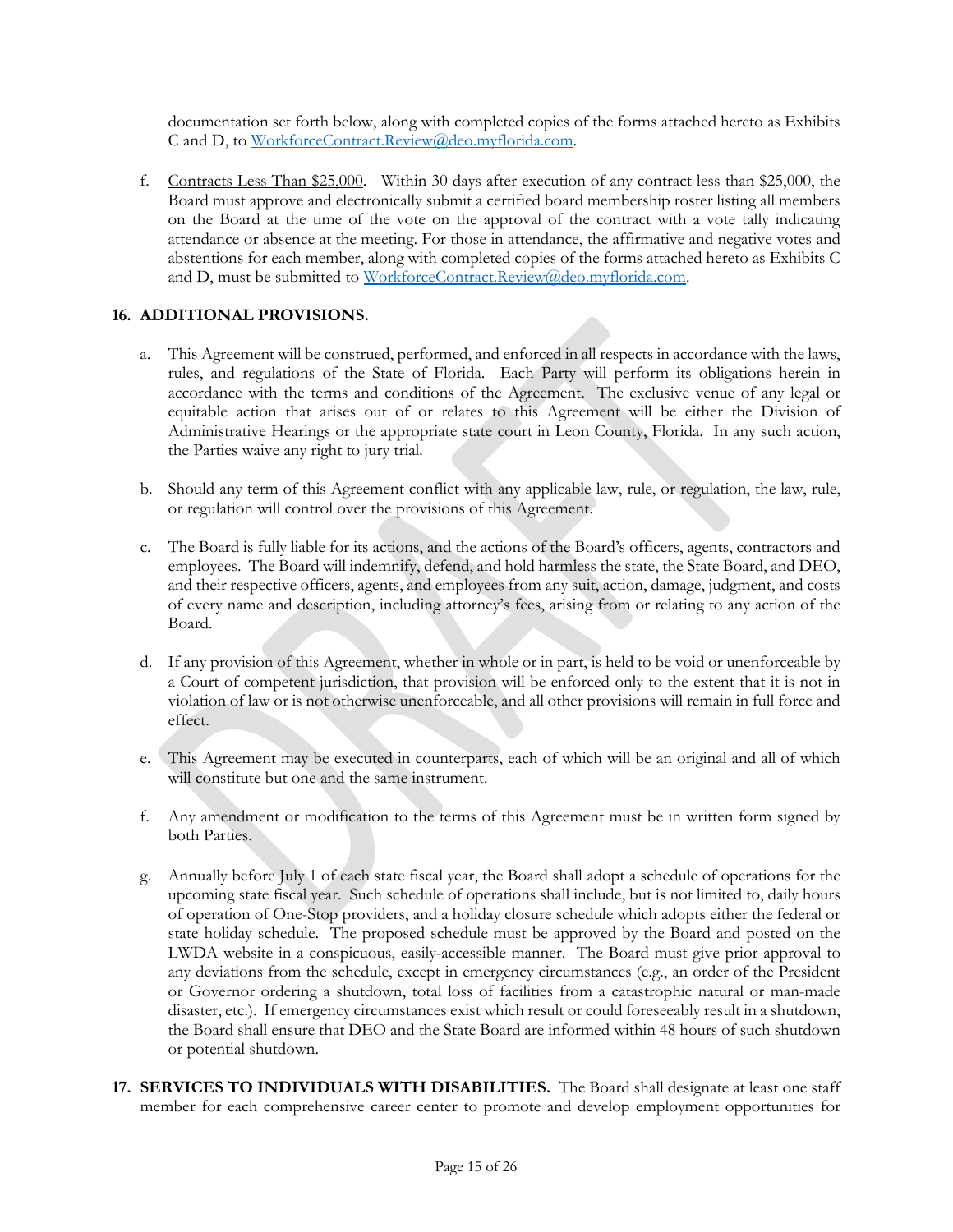individuals with disabilities to ensure that job counseling and placement efforts are made for such individuals.

- **18. SERVICES TO INDIVIDUALS WITH LIMITED ENGLISH PROFICIENCY.** The Board shall establish a policy and procedure for providing free language services to customers that have a limited ability to read and/or speak the English language.
- **19. RESPONSE TO CUSTOMER SERVICE COMPLAINTS.** DEO will forward any customer concerns or complaints about the Board received directly or forwarded from the Governor's or legislative offices, to the Board staff for review. Board staff will investigate the complaint in a timely manner, take appropriate action, and report the action in writing to DEO so that the complaint can be closed.

## **20. LIAISONS.**

- a. The Parties acknowledge they have a close working relationship and that neither Party desires an overly-bureaucratic or formal communication structure. To that effect, the Parties may communicate with each other through any appropriate liaison, as context may dictate.
- b. DEO's formal liaison for purposes of this Agreement is Caroline Womack. Ms. Womack can be reached at Caroline.Womack@deo.myflorida.com or (850) 245–7126. All communication for which the Parties' course of dealing does reveal a more appropriate liaison will be directed to Ms. Richardson, or other designee.
- c. The Board's formal liaison for purposes of this Agreement is [insert contact]. [insert contact] can be reached at [insert contact's email], or [insert contact's phone number]. All communication for which the Parties' course of dealing does reveal a more appropriate liaison will be directed to [insert contact], or other designee.
- d. If different liaisons are designated by either Party after the execution of this Agreement, notice of the name, telephone number, and email address of the new liaison shall be provided in writing to the other Party and said notification shall be attached to this Agreement.

# **21. REQUIRED LOCAL POSITIONS.**

The Board shall appoint:

- i. A Regional Security Officer.
- ii. A custodian for purchased property and equipment.
- iii. A personnel liaison (must be a DEO merit staff member).
- iv. A public records coordinator.
- v. An Equal Opportunity Officer, consistent with 29 CFR 38.
- vi. An Ethics Officer
- **22. CONSTRUCTION; INTERPRETATION.** The title of and the section and paragraph headings in this Agreement are for convenience of reference only and shall not govern or affect the interpretation of any of the terms or provisions of this Agreement. The term "this Agreement" means this Agreement together with all Exhibits hereto, as the same may from time to time be amended, modified, supplemented, or restated in accordance with the terms hereof. The use in this Agreement of the term "including" and other words of similar import mean "including, without limitation" and where specific language is used to clarify by example a general statement contained herein, such specific language shall not be deemed to modify, limit, or restrict in any manner the construction of the general statement to which it relates. The word "or" is not exclusive and the words "herein," "hereof," "hereunder," and other words of similar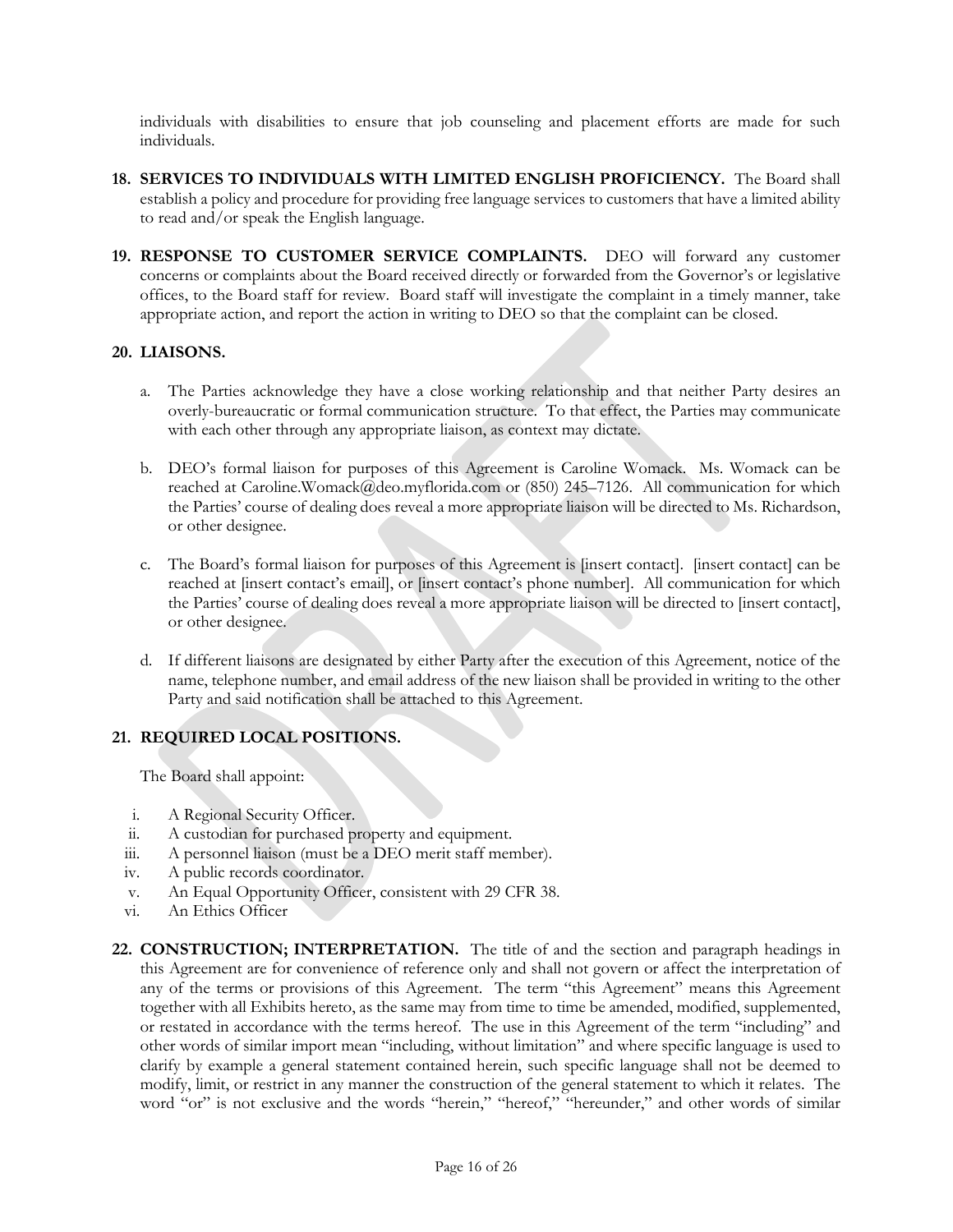import refer to this Agreement as a whole, including any Exhibits, and not to any particular section, subsection, paragraph, subparagraph, or clause contained in this Agreement. The use herein of terms importing the singular shall also include the plural, and vice versa. The reference to an agreement, instrument, or other document means such agreement, instrument, or other document as amended, supplemented, and modified from time to time to the extent permitted by the provisions thereof and the reference to a statute means such statute as amended from time to time and includes any successor legislation thereto and any regulations promulgated thereunder. All references to "\$" shall mean United States dollars. The recitals of this Agreement are incorporated herein by reference and shall apply to the terms and provisions of this Agreement and the Parties. Time is of the essence with respect to the performance of all obligations under this Agreement. The Parties have participated jointly in the negotiation and drafting of this Agreement. If an ambiguity or question of intent or interpretation arises, this Agreement shall be construed as if drafted jointly by the Parties, and no presumption or burden of proof shall arise favoring or disfavoring any Party by virtue of the authorship of any of the provisions of this Agreement.

- **23. PRESERVATION OF REMEDIES; SEVERABILITY; RIGHT TO SET-OFF.** No delay or omission to exercise any right, power, or remedy accruing to either Party upon breach or default by either Party under this Agreement will impair any such right, power, or remedy of either Party nor will such delay or omission be construed as a waiver of any breach or default or any similar breach or default. If any term or provision of this Agreement is found to be illegal, invalid, or unenforceable, such term or provision will be deemed stricken, and the remainder of this Agreement will remain in full force and effect. DEO and the State shall have all of its common law, equitable and statutory rights of set-off, including, without limitation, the State's option to withhold for the purposes of set-off any moneys due to the Board under this Agreement up to any amounts due and owing to DEO with respect to this Agreement, any other contract with any state department or agency, including any contract for a term commencing prior to the term of this Agreement, plus any amounts due and owing to the State for any other reason including, without limitation, tax delinquencies or monetary penalties relative thereto. The State shall exercise its setoff rights in accordance with normal state practices including, in cases of set-off pursuant to an audit, the finalization of such audit by the state or its representatives.
- **24. ENTIRE AGREEMENT; AMENDMENT; WAIVER.** This Agreement embodies the entire agreement of the Parties with respect to the subject matter hereof. There are no provisions, terms, conditions, or obligations other than those contained in this Agreement, and this Agreement supersedes all previous communications, representations, or agreements, either verbal or written, between the Parties. No amendment will be effective unless reduced to writing and signed by an authorized officer of the Board and the authorized agent of DEO. No waiver by any Party of any of the provisions hereof shall be effective unless explicitly set forth in writing and signed by the Party so waiving. No waiver by any Party shall operate or be construed as a waiver in respect of any failure, breach or default not expressly identified by such written waiver, whether of a similar or different character, and whether occurring before or after that waiver. No failure to exercise, or delay in exercising, any right, remedy, power, or privilege arising from this Agreement shall operate or be construed as a waiver thereof; nor shall any single or partial exercise of any right, remedy, power, or privilege hereunder preclude any other or further exercise thereof or the exercise of any other right, remedy, power, or privilege.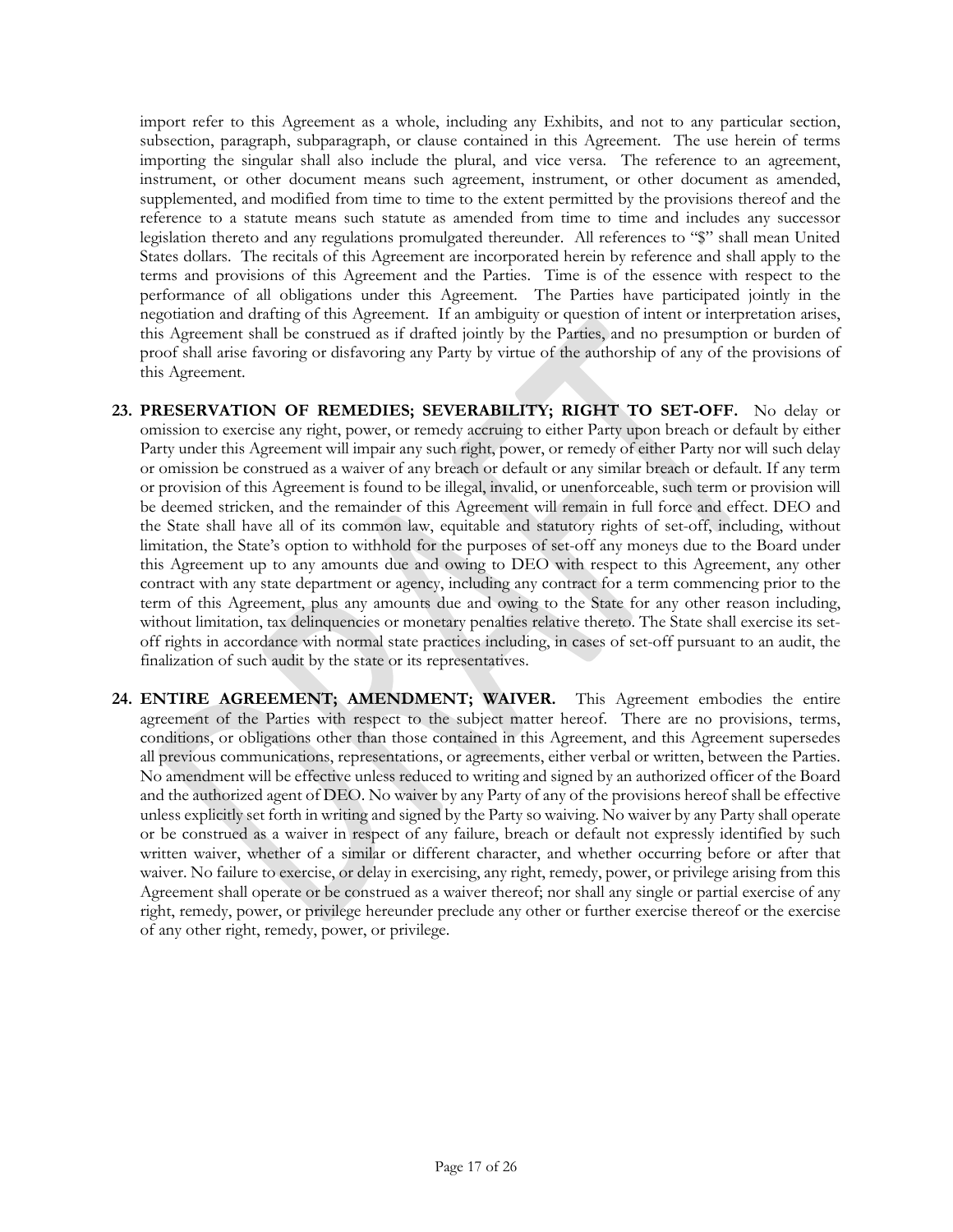**IN WITNESS HEREOF**, by signature below, the Parties acknowledge they have read this Agreement and the attachments hereto, understand each section and paragraph, agreed to abide by the terms of this Agreement, and intend that this Agreement become effective as described above.

### **DEPARTMENT OF ECONOMIC OPPORTUNITY**

**[LWDB Chairperson or person with authority to sign on behalf of LWDB (verify authority if not chairperson)]**

| By: <u>Signature</u>                                  | By: Signature                                        |
|-------------------------------------------------------|------------------------------------------------------|
| Printed Name: Ken Lawson<br>Title: Executive Director | Printed Name: [insert name]<br>Title: [insert title] |
|                                                       | Date:                                                |
| [Chief Local Elected Official]                        |                                                      |
| By: Signature                                         |                                                      |
| Printed Name: [insert name]<br>Title: [insert title]  |                                                      |
|                                                       |                                                      |
|                                                       |                                                      |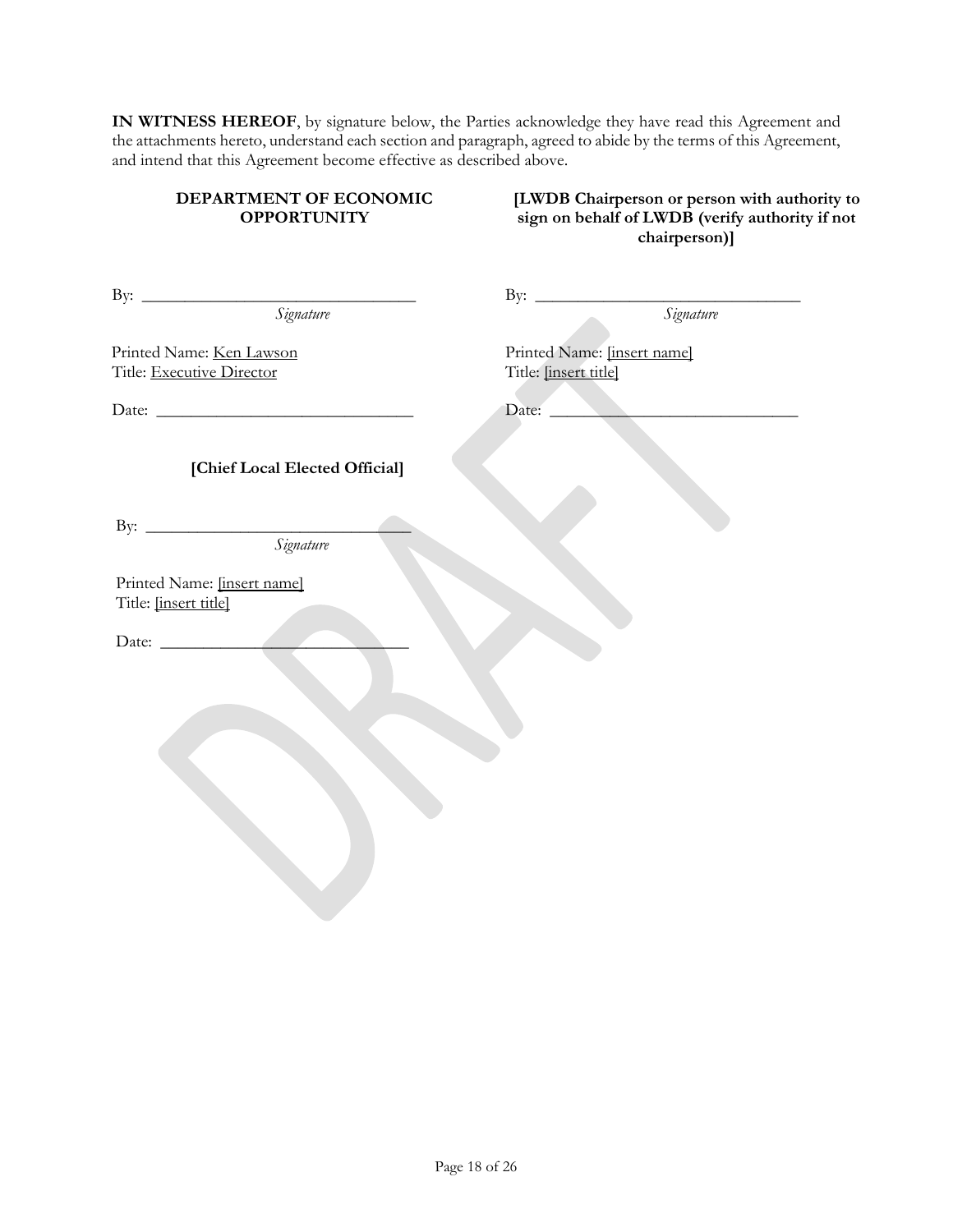#### **EXHIBIT A AUDIT REQUIREMENTS**

The administration of resources awarded by the Department of Economic Opportunity (Department or DEO) to the recipient may be subject to audits and/or monitoring by DEO as described in the Agreement and as described further in this Exhibit. No provision of the Agreement is intended to limit the terms of this Exhibit, and no provision in this Exhibit is intended to limit the terms of the Agreement. The term "contract," as used throughout this Exhibit, means the Agreement, and any individual subaward granted to the recipient through a Notice of Fund Availability (NFA).

**MONITORING.** In addition to reviews of audits conducted in accordance with 2 CFR 200, Subpart F - Audit Requirements, and section 215.97, Florida Statutes (F.S.), as revised (see AUDITS below), monitoring procedures may include, but not be limited to, on-site visits by DEO staff, limited scope audits as defined by 2 CFR §200.425, or other procedures. By entering into this agreement, the recipient agrees to comply and cooperate with any monitoring procedures or processes deemed appropriate by DEO. In the event DEO determines that a limited scope audit of the recipient is appropriate, the recipient agrees to comply with any additional instructions provided by DEO staff to the recipient regarding such audit. The recipient further agrees to comply and cooperate with any inspections, reviews, investigations, or audits deemed necessary by the Chief Financial Officer (CFO) or Auditor General.

## **AUDITS**.

**PART I: FEDERALLY FUNDED.** This part is applicable if the subrecipient is a state or local government or a nonprofit organization as defined in 2 CFR §200.90, §200.64, and §200.70.

- **1.** A recipient that expends \$750,000 or more in federal awards in its fiscal year must have a single or program-specific audit conducted in accordance with the provisions of 2 CFR 200, Subpart F - Audit Requirements. EXHIBIT A to this form lists the federal resources awarded through DEO by this agreement. In determining the federal awards expended in its fiscal year, the subrecipient shall consider all sources of federal awards, including federal resources received from DEO. The determination of amounts of federal awards expended should be in accordance with the guidelines established in 2 CFR §§200.502-503. An audit of the subrecipient conducted by the Auditor General in accordance with the provisions of 2 CFR §200.514 will meet the requirements of this Part.
- **2.** For the audit requirements addressed in Part I, paragraph 1, the subrecipient shall fulfill the requirements relative to auditee responsibilities as provided in 2 CFR §§200.508-512.
- **3.** A recipient that expends less than \$750,000 in federal awards in its fiscal year is not required to have an audit conducted in accordance with the provisions of 2 CFR 200, Subpart F - Audit Requirements. If the subrecipient expends less than \$750,000 in federal awards in its fiscal year and elects to have an audit conducted in accordance with the provisions of 2 CFR 200, Subpart F - Audit Requirements, the cost of the audit must be paid from non-federal resources (i.e., the cost of such an audit must be paid from recipient resources obtained from other than federal entities).

**PART II: STATE FUNDED.** This part is applicable if the recipient is a nonstate entity as defined by Section 215.97(2), Florida Statutes.

**1.** In the event that the recipient expends a total amount of state financial assistance equal to or in excess of \$750,000 in any fiscal year of such recipient (for fiscal years ending June 30, 2017, and thereafter), the recipient must have a state single or project-specific audit for such fiscal year in accordance with section 215.97, F.S.; Rule Chapter 69I-5, F.A.C., State Financial Assistance; and Chapters 10.550 (local governmental entities) and 10.650 (nonprofit and for-profit organizations), Rules of the Auditor General. EXHIBIT A to this form lists the state financial assistance awarded through DEO by this agreement. In determining the state financial assistance expended in its fiscal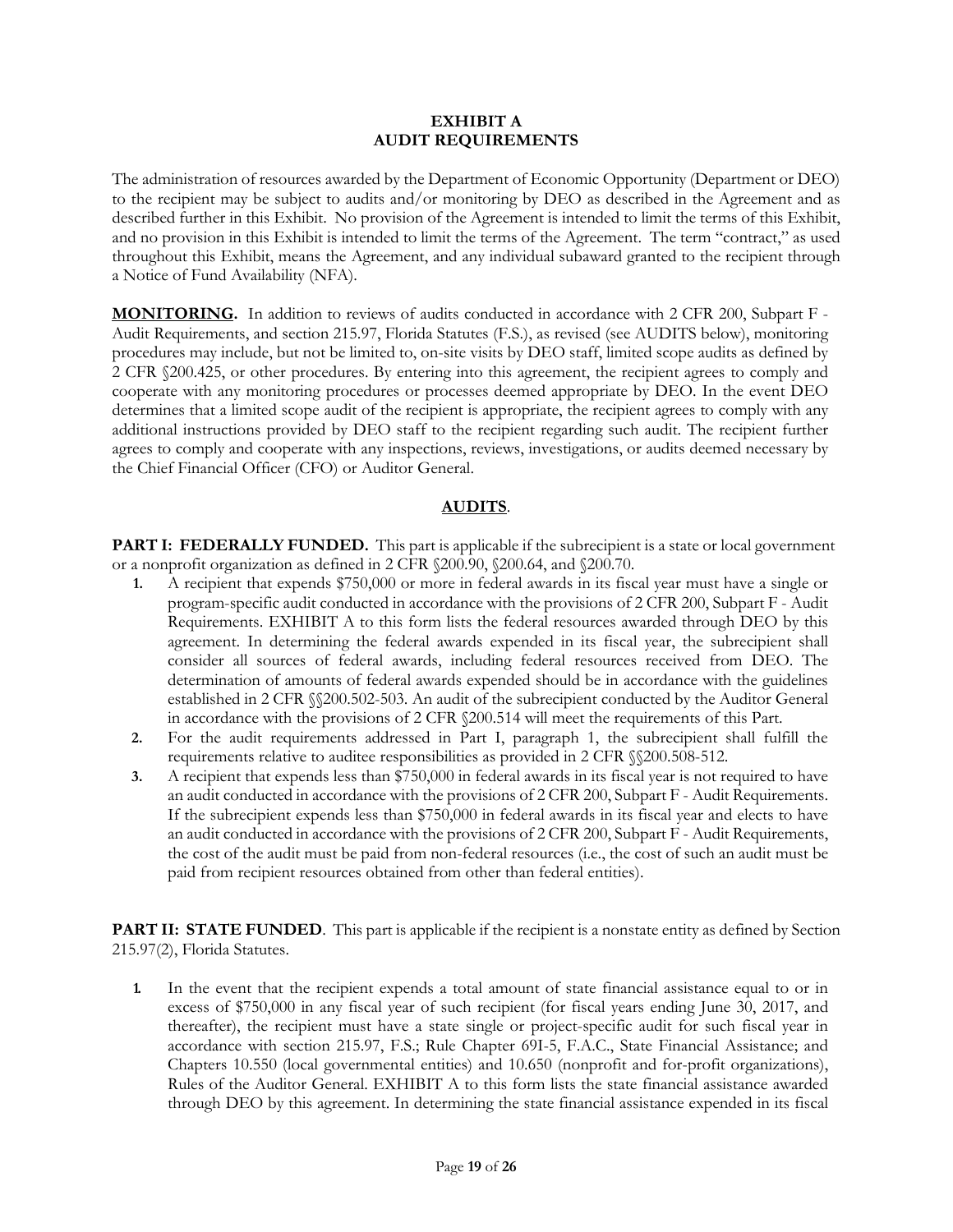year, the recipient shall consider all sources of state financial assistance, including state financial assistance received from DEO, other state agencies, and other nonstate entities. State financial assistance does not include federal direct or pass-through awards and resources received by a nonstate entity for federal program matching requirements.

- **2.** For the audit requirements addressed in Part II, paragraph 1, the recipient shall ensure that the audit complies with the requirements of section 215.97(8), F.S. This includes submission of a financial reporting package as defined by section 215.97(2), F.S., and Chapters 10.550 (local governmental entities) and 10.650 (nonprofit and for-profit organizations), Rules of the Auditor General.
- **3.** If the recipient expends less than \$750,000 in state financial assistance in its fiscal year (for fiscal years ending June 30, 2017, and thereafter), an audit conducted in accordance with the provisions of section 215.97, F.S., is not required. If the recipient expends less than \$750,000 in state financial assistance in its fiscal year and elects to have an audit conducted in accordance with the provisions of section 215.97, F.S., the cost of the audit must be paid from the nonstate entity's resources (i.e., the cost of such an audit must be paid from the recipient's resources obtained from other than state entities).

#### **PART III: OTHER AUDIT REQUIREMENTS**.

AUDITOR WORK PAPERS ON INTERNAL CONTROLS

The Board will obtain the internal control work papers from the auditor(s) performing its annual independent financial statement audit. The Board will keep these work papers onsite as part of their financial records and will make these records available for review by DEO upon request. The Board further agrees that, upon request, DEO will also be provided other audit work papers as needed.

#### **PART IV: REPORT SUBMISSION**.

**1.** Copies of reporting packages for audits conducted in accordance with 2 CFR 200, Subpart F - Audit Requirements, and required by Part I of this form shall be submitted, when required by 2 CFR §200.512, by or on behalf of the recipient directly to the Federal Audit Clearinghouse (FAC) as provided in 2 CFR §200.36 and §200.512.

The FAC's website provides a data entry system and required forms for submitting the single audit reporting package. Updates to the location of the FAC and data entry system may be found at the OMB website.

- **2.** Copies of financial reporting packages required by Part II of this form shall be submitted by or on behalf of the recipient directly to each of the following:
	- **a.** DEO at each of the following addresses:

| Electronic copies (preferred):                                                                                                                                                                                                                                                                                 | 0r | Paper (hard copy):              |
|----------------------------------------------------------------------------------------------------------------------------------------------------------------------------------------------------------------------------------------------------------------------------------------------------------------|----|---------------------------------|
| Audit@deo.myflorida.com                                                                                                                                                                                                                                                                                        |    | Department Economic Opportunity |
|                                                                                                                                                                                                                                                                                                                |    | MSC #75, Caldwell Building      |
|                                                                                                                                                                                                                                                                                                                |    | 107 East Madison Street         |
|                                                                                                                                                                                                                                                                                                                |    | Tallahassee, FL 32399-4126      |
| $\mathbb{T}^{1}$ a $\mathbb{T}$ , $\mathbb{C}$ is $\mathbb{C}$ in $\mathbb{T}$ is $\mathbb{C}$ if $\mathbb{C}$ if $\mathbb{C}$ if $\mathbb{C}$ if $\mathbb{C}$ if $\mathbb{C}$ if $\mathbb{C}$ if $\mathbb{C}$ if $\mathbb{C}$ if $\mathbb{C}$ if $\mathbb{C}$ if $\mathbb{C}$ if $\mathbb{C}$ if $\mathbb{C}$ |    |                                 |

**b.** The Auditor General's Office at the following address: Auditor General

Local Government Audits/342 Claude Pepper Building, Room 401 111 West Madison Street Tallahassee, Florida 32399-1450 The Auditor General's website (https://flauditor.gov/) provides instructions for filing an electronic copy of a financial reporting package.

**3.** Copies of reports or the management letter required by Part III of this form shall be submitted by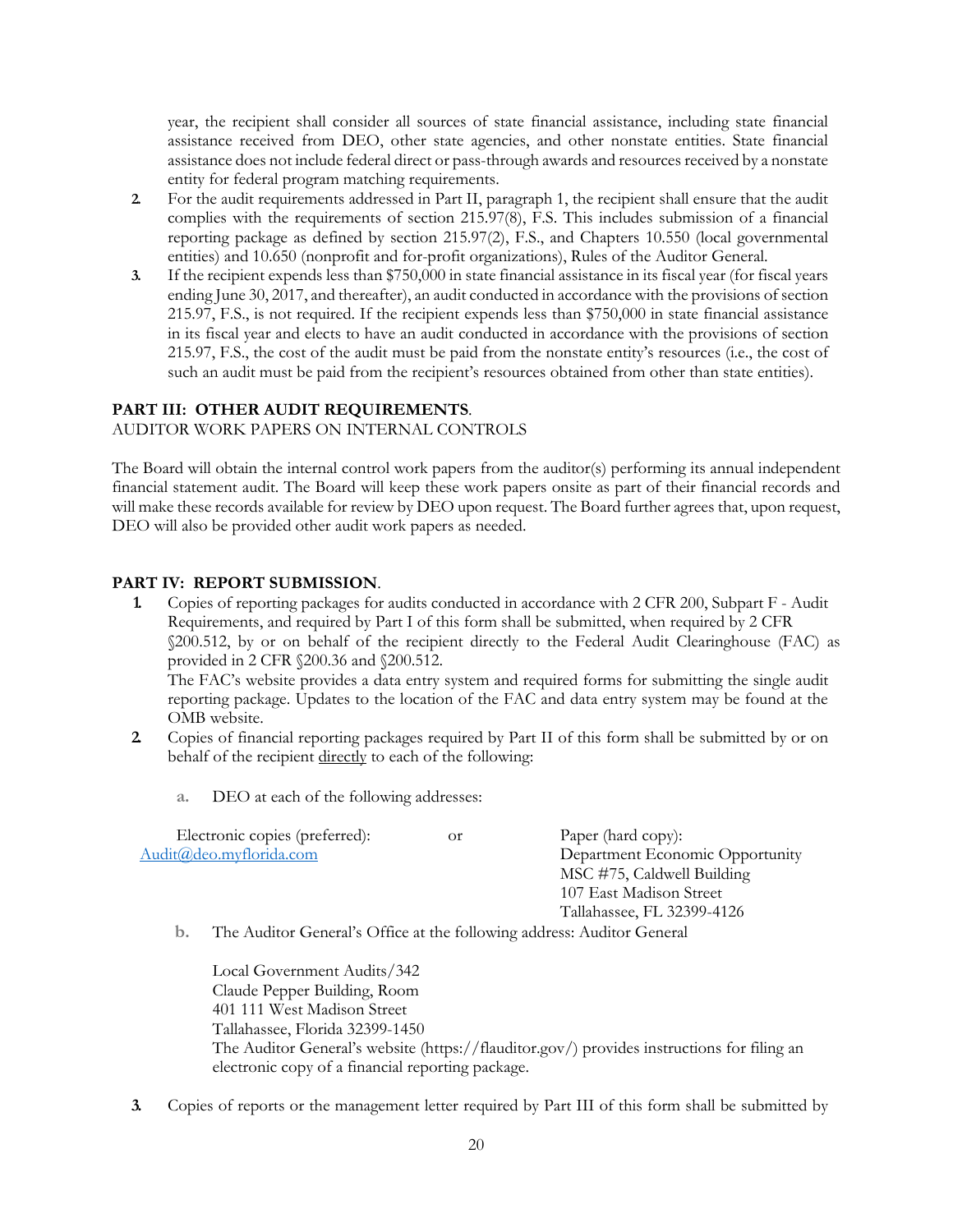or on behalf of the recipient directly to:

Electronic copies (preferred): or Paper (hard copy):

[Audit@deo.myflorida.com](mailto:Audit@deo.myflorida.com) Department Economic Opportunity MSC #75, Caldwell Building 107 East Madison Street Tallahassee, FL. 32399-4126

- **4.** Any reports, management letters, or other information required to be submitted DEO pursuant to this agreement shall be submitted timely in accordance with 2 CFR §200.512, section 215.97, F.S., and Chapters 10.550 (local governmental entities) and 10.650 (nonprofit and for-profit organizations), Rules of the Auditor General, as applicable.
- **5.** Recipients, when submitting financial reporting packages to DEO for audits done in accordance with 2 CFR 200, Subpart F - Audit Requirements, or Chapters 10.550 (local governmental entities) and 10.650 (nonprofit and for-profit organizations), Rules of the Auditor General, should indicate the date that the reporting package was delivered to the recipient in correspondence accompanying the reporting package.

PART V: RECORD RETENTION. The recipient shall retain sufficient records demonstrating its compliance with the terms of this Agreement for a period of five (5) years from the date the audit report is issued, or five (5) state fiscal years after all reporting requirements are satisfied and final payments have been received, whichever period is longer, and shall allow DEO, or its designee, CFO, or Auditor General access to such records upon request. The recipient shall ensure that audit working papers are made available to DEO, or its designee, CFO, or Auditor General upon request for a period of five (5) years from the date the audit report is issued, unless extended in writing by DEO. In addition, if any litigation, claim, negotiation, audit, or other action involving the records has been started prior to the expiration of the controlling period as identified above, the records shall be retained until completion of the action and resolution of all issues which arise from it, or until the end of the controlling period as identified above, whichever is longer.

- Remainder of Page Intentionally Left Blank –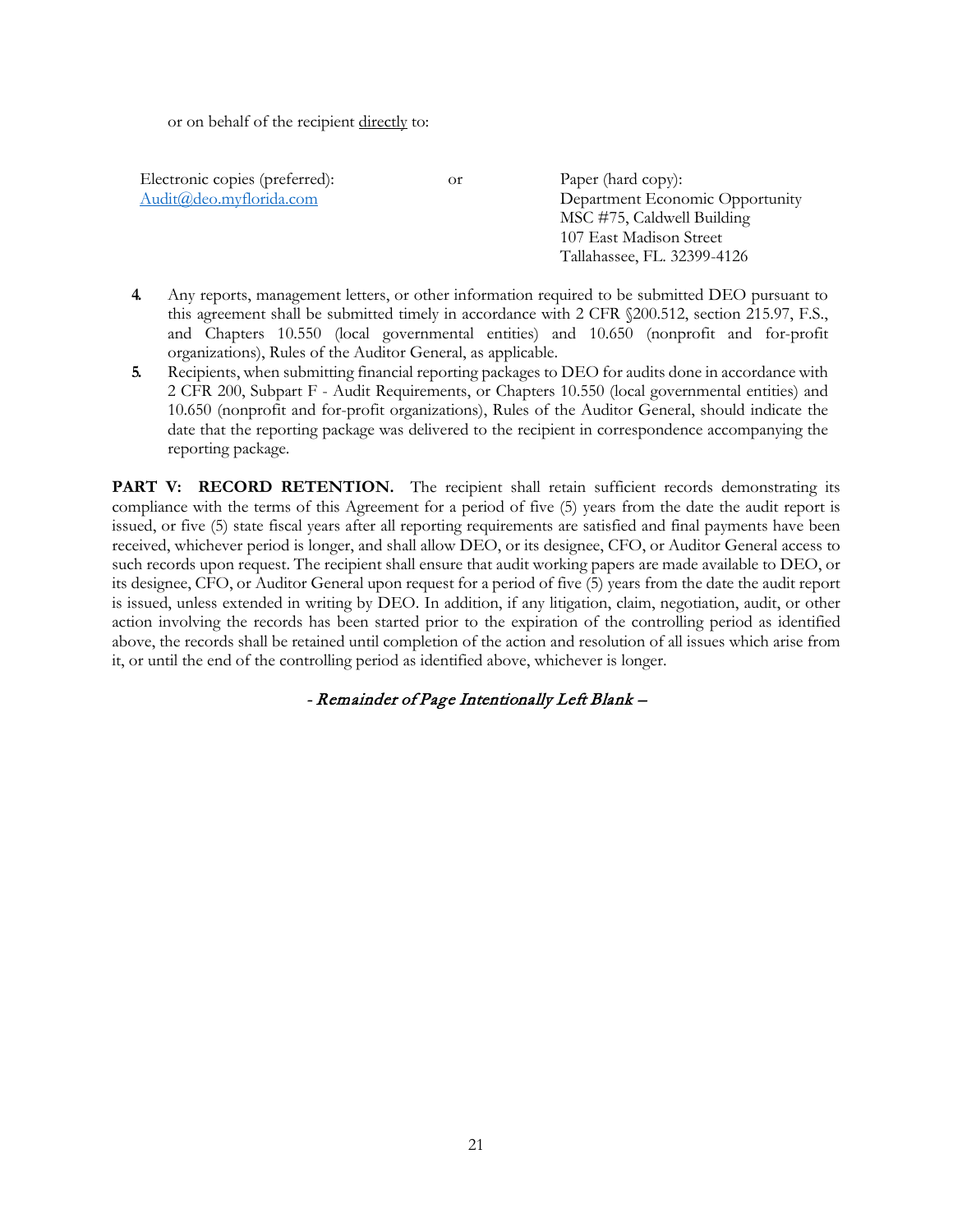#### **Attachment 1 to EXHIBIT A**

## **STATE RESOURCES AWARDED TO THE RECIPIENT PURSUANT TO THIS AGREEMENT CONSIST OF THE FOLLOWING:**

## **SUBJECT TO SECTION 215.97, FLORIDA STATUTES:**

State Project (LIST STATE AWARDING AGENCY, CATALOG OF STATE FINANCIAL ASSISTANCE TITLE AND NUMBER *- \$* **AMOUNT, IF APPLICABLE**

**COMPLIANCE REQUIREMENTS APPLICABLE TO STATE RESOURCES AWARDED PURSUANT TO THIS AGREEMENT ARE AS FOLLOWS:**

*1.* FIRST APPLICABLE COMPLIANCE REQUIREMENT (E.G., WHAT SERVICES/PURPOSES RESOURCES MUST BE USED FOR).

## 2. SECOND APPLICABLE COMPLIANCE REQUIREMENT (E.G., ELIGIBLITY REQUIREMENTS FOR RECEIPIENTS OF THE RESOURCES).

3*.* **ETC.**

*NOTE: List applicable compliance requirements* 

NOTE: *List applicable compliance requirements in the same manner as illustrated above for federal resources. For matching resources provided by the Department of ABC for federal programs, the requirements might be similar to the requirements for the applicable federal programs. Also, to the extent that different requirements pertain to different amounts of the non-federal resources, there may be more than one grouping (i.e., 1, 2, 3, etc.) listed under this category.*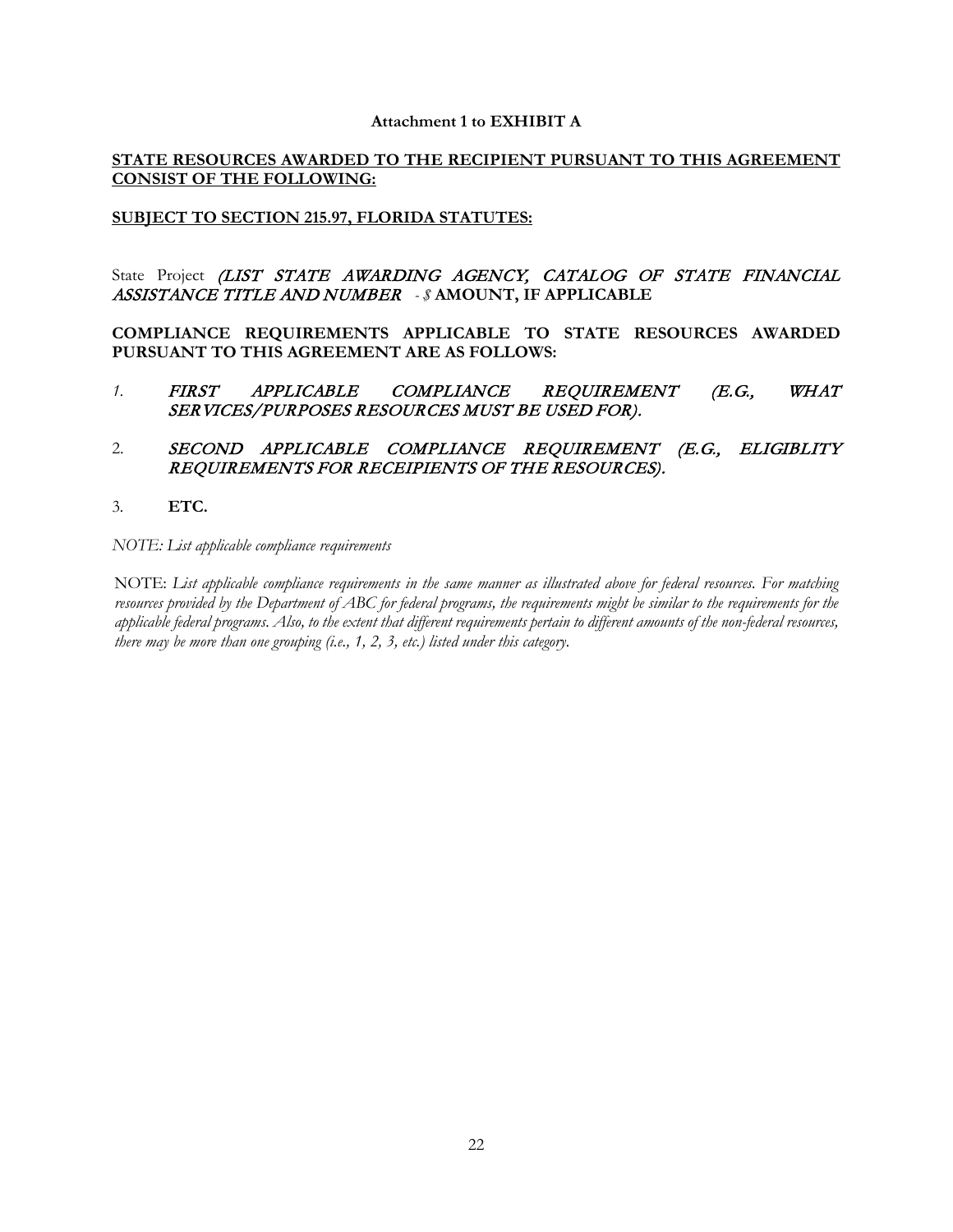### **EXHIBIT B**

#### **Individual Non-Disclosure and Confidentiality Certification Form**

I understand that I will be exposed to certain confidential information for the limited purpose of performing my job. I understand that confidential records may include names (or other personally identifiable information), social security numbers, wage information, reemployment assistance information, employment information, and public assistance information. I understand that this information is confidential and may not be disclosed to others. Prior to receiving access to such information, and any information systems containing such information, I acknowledge and agree to abide by the following standards:

1. I will comply with all security requirements imposed as a condition of use for any system(s) to which I may be granted access.

2. I will use access to the system(s) only for purposes authorized by law to secure information to conduct program business.

3. I will not disclose my user identification, password, or other information needed to access the system(s) to any party nor shall I give any other individual access to secured information contained within the system(s).

4. If I become aware that any unauthorized individual has or may have obtained access to my user identification, password, or other information needed to access system(s) to which I have been granted access, I will immediately notify the Board's Regional Security Officer.

5. I will store any physical documents containing confidential information in a place that is secure from access by unauthorized persons.

6. I will store and process information maintained in electronic format, such as magnetic tapes or discs, in such a way that unauthorized persons cannot obtain the information by any means.

7. I will undertake precautions to ensure that only authorized personnel are given access to disclosed information stored in computer system(s).

8. I will not share with anyone any other information regarding access to the system(s) unless I am specifically authorized to do so by the Department of Economic Opportunity.

9. I will not access or request access to any social security numbers, personal information, wage information, employer information, reemployment assistance information, or employment data unless such access is necessary for the performance of my legitimate business duties.

10. I will not disclose any individual data to any parties who are not authorized to receive such data except in the form of reports containing only aggregate statistical information compiled in such a manner that it cannot be used to identify the individual(s) or employers involved.

11. I will not access or divulge information about any personal associates, including relatives, friends, significant others, co-workers, or anyone with whom I reside. I will not provide services to these individuals and will, instead, refer such individuals to other qualified service providers.

12. I will retain the confidential data only for that period of time necessary to perform my public duties. Thereafter, I will either arrange for the retention of such information consistent with federal or state record retention requirements or destroy such data, and any copies made, after the purpose for which the information is disclosed is served. I will do this in such a way so as to prevent the information from being reconstructed,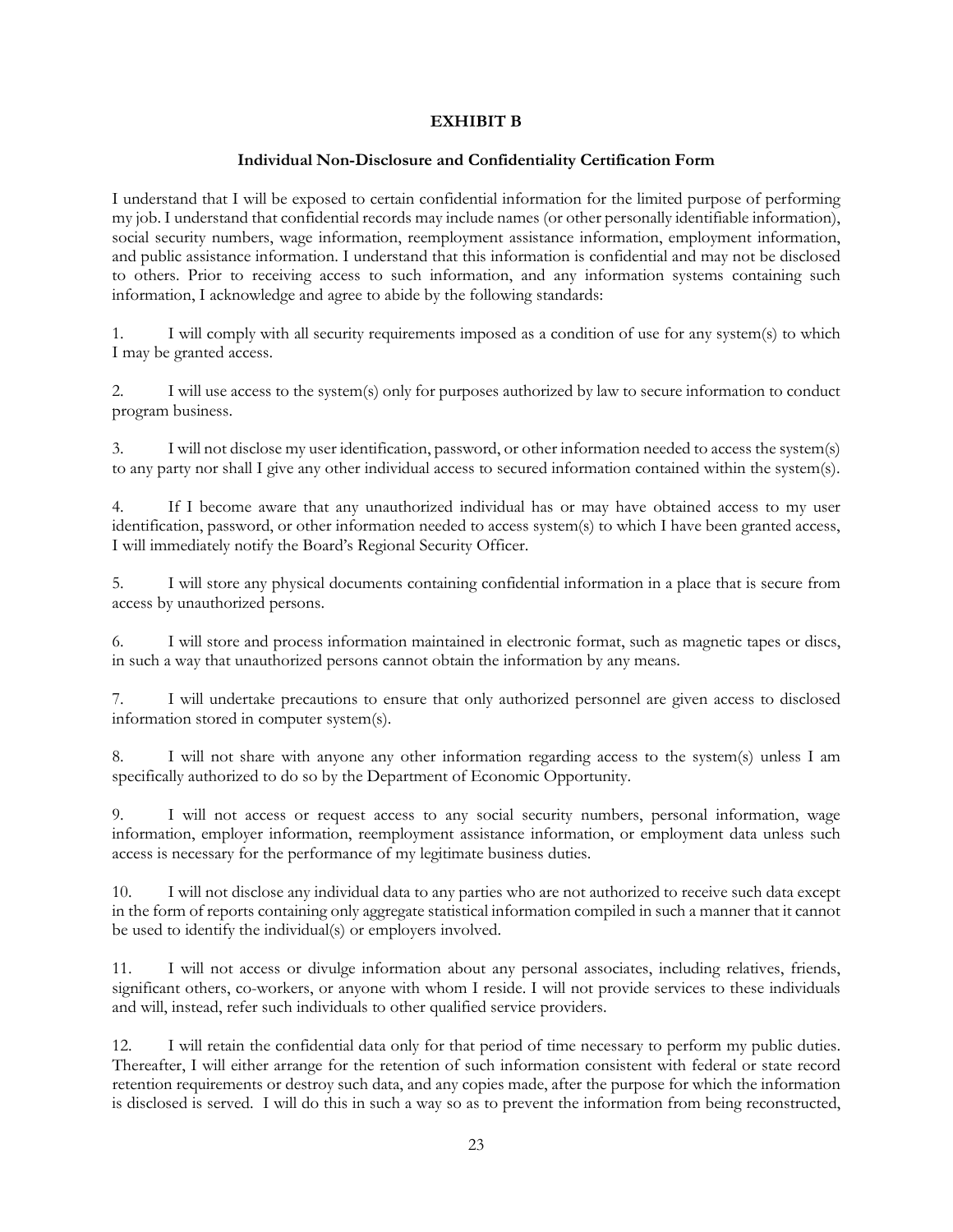copied, or used by any means. However, I will not destroy or delete information from information system(s) when such destruction or deletion is outside the scope of my authority.

13. I understand that it is misdemeanor of the second degree to disclose confidential reemployment assistance information to unauthorized persons. I further understand that the Department of Economic Opportunity has process and procedures in place to detect unauthorized access to such information. I understand that it is the practice of the Department of Economic Opportunity to prosecute violations of to the fullest extent of the law.

14. I certify and affirm that I have either (1) received training on the confidential nature of the data to which I am being granted access to, the safeguards required for access privileges, and the penalties involved for any violations; or (2) have received written standards and instructions in the handling of confidential data from my employer or the Department of Economic Opportunity. I will comply with all confidentiality safeguards contained in such training, written standards, or instructions, including but not limited to, the following: a) protecting the confidentiality of my user identification and password; b) securing computer equipment, disks, and offices in which confidential data may be kept; and c) following procedures for the timely destruction or deletion of confidential data.

15. I understand that if I violate any of the confidentiality provisions set forth in the written standards, training, and/or instructions I have received, my user privileges may be immediately suspended or terminated. I also understand that applicable state and/or federal law may provide that any individual who discloses confidential information in violation of any provision of that section may be subject to criminal prosecution and if found guilty could be fined, be subject to imprisonment and dismissal from employment. I have been instructed that if I should violate the provisions of the law, I may receive one or more of these penalties.

Should I have any questions concerning the handling or disclosure of confidential information, I shall immediately ask my supervisor, regional security officer, or One-Stop Operator for guidance and comply with their instructions.

| Employee Signature:  | Date: |
|----------------------|-------|
| Print Employee Name: |       |
| Address:             |       |
|                      |       |

| Work Telephone: |  |
|-----------------|--|
| E-Mail:         |  |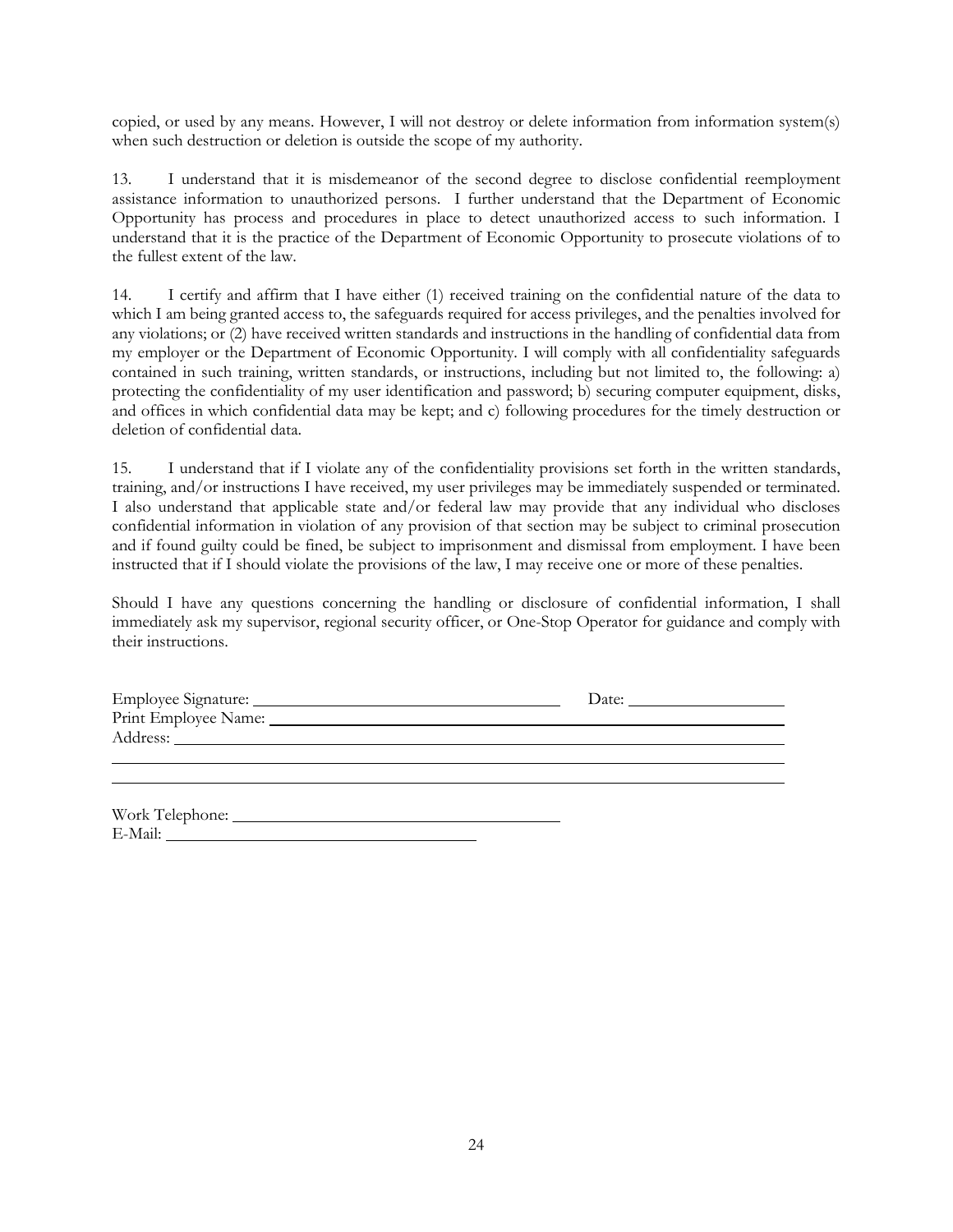#### **EXHIBIT C CONTRACT INFORMATION FORM**

This form is to seek approval of a contract involving a conflict or potential conflict of interest of board members or employees. All requested information is required. Failure to provide complete information may result in disapproval of the contract.

I, \_\_\_\_\_\_\_\_\_\_\_\_\_\_\_\_\_\_\_\_\_\_\_\_\_\_\_\_\_\_\_\_, hereby certify the following information regarding a contract that was approved by a two-thirds (2/3) vote of a quorum of CareerSource \_\_\_\_\_\_\_\_\_\_\_\_\_\_\_\_\_\_\_\_\_\_\_\_\_\_ and will be executed and implemented immediately after receiving the State's approval in compliance with section 445.007(11), Florida Statutes.

Identification of all parties to the contract:

Contractor Name & Address:

Contractor Contact Phone Number:

Contract Number or Other Identifying Information, if any:

Contract Term:

Value of the Contract/Renewal/Extension:

Description of goods and/or services to be procured:

Name of board member or employee whose conflict of interest required the board's approval of the contract by two-thirds  $(2/3)$  vote:

The nature of the conflicting interest in the contract:

The board member or employee with the conflict of interest \_\_\_did \_\_\_did not (check one) attend the meeting(s), including subcommittee meetings, at which the board discussed or voted to approve the contract.

## **If the board member or employee with the conflict of interest attended the meeting(s), including subcommittee meetings, at which the board discussed or voted on the contract, the board member or employee was not present during the discussion or vote.**

I further attest that the following is being provided with this form:

- A certified board membership roster listing all members on the board at the time of the vote on the approval of the contract with a vote tally indicating attendance or absence at the meeting(s), including subcommittee meetings, and for those in attendance, the affirmative and negative votes and abstentions for each member.
- Consistent with the procedures outlined in section 112.3143, Florida Statutes, the dated and executed conflict of interest form that was submitted at or before the board meeting(s) in which a vote related to the contract took place, for board member/employee who has any relationship with the contracting vendor.

I certify that the information above is true and correct.

Signature of Board Chair / Vice Chair\* Print Name

\* Must be certified and attested to by the board's Chair or Vice Chair. Date